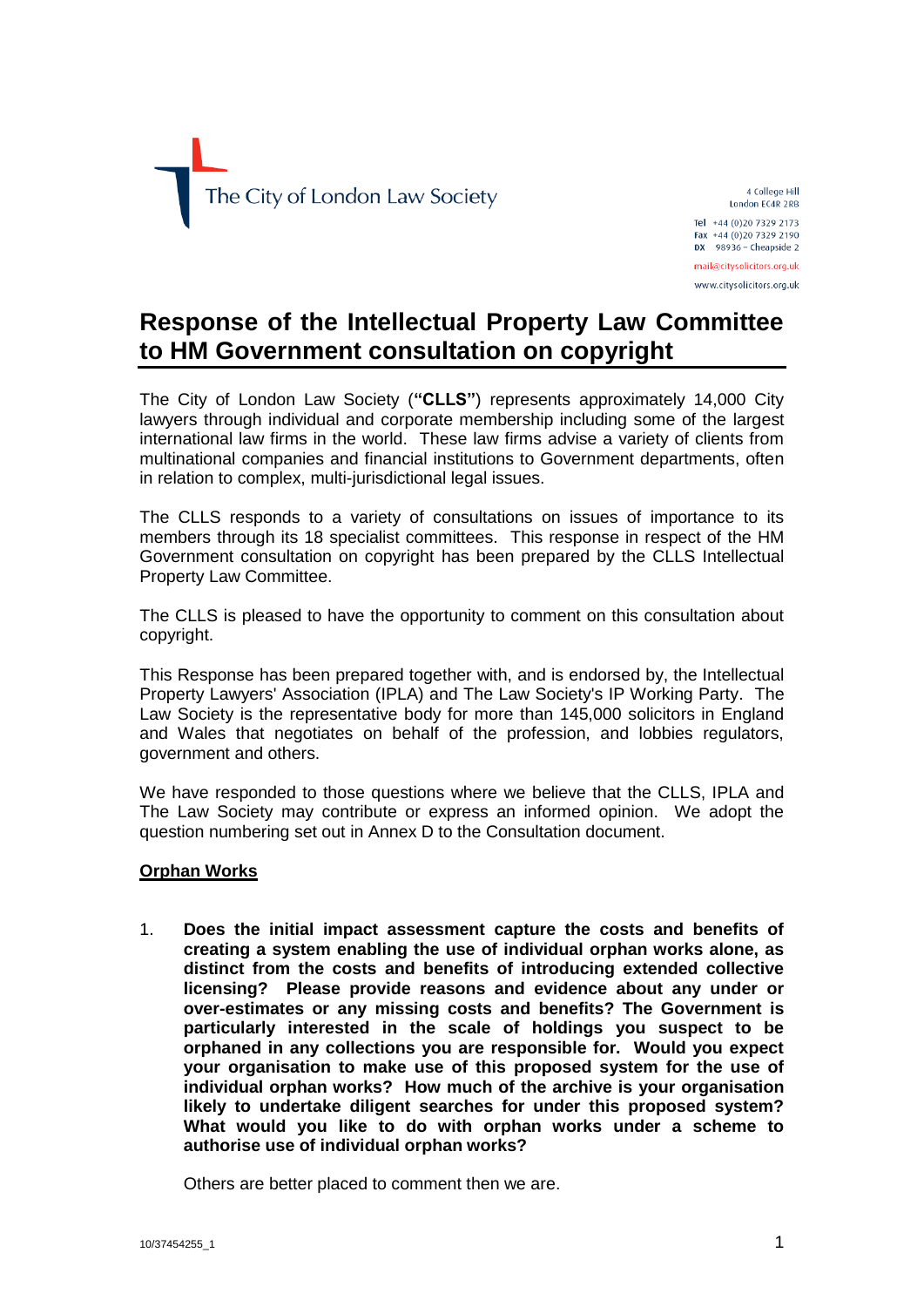2. **Please provide any estimates for the cost of storing and preserving works that you may not be able to use because they are/could be orphan works. Please explain how you arrived at these estimates.**

N/A

3. **Please describe any experiences you have of using orphan works (perhaps abroad). What worked well and what could be improved? What was the end result? What lessons are there for the UK?**

N/A

# 4. **What do you consider are the constraints on the UK authorising the use of UK orphan works outside the UK? How advantageous would it be for the UK to authorise the use of such works outside the UK?**

Foreign copyrights are foreign property rights. The whole basis of international copyright protection is one of national treatment i.e. other countries must afford UK originating works the same protection they give to works of national origin. They are not required to give the **same** protection as in the home country (except to the extent an aspect of protection is required under EU law or international agreement).

Notwithstanding the attraction of a "one stop shop", the extension of authorisation to exploitation of foreign copyrights is better left to European Directives or other international agreements.

# 5. **What do you consider are the constraints on the UK authorising the use of orphan works in the possession of an organisation/individual in the UK but appearing to originate from outside the UK: a) for use in the UK only b) for use outside the UK? How advantageous would it be for the UK to authorise the use of such works in the UK and elsewhere?**

(a) is acceptable so long as the legislation is tightly drafted to apply only to the specific case of an orphan work, and in terms that do not conflict with a normal exploitation of the work and do not unreasonably prejudice the legitimate interests of the author (i.e. the Berne Convention "3 step test"). (b) raises the concerns set out in our previous response.

6. **If the UK scheme to authorise the use of orphan works does not include provision for circumstances when copyright status is unclear, what proportion of works in your sector (please specify) do you estimate would remain unusable? Would you prefer the UK scheme to cover these works? Please give reasons for your answer.**

For an orphan works system to satisfy the Berne Convention 3 step test, there need to be clear rules as to what is and is not deemed to be an orphan work.

Where, following diligent search, it is unclear if a work is still in copyright because it is unclear whether and when the author has died, users may prefer to take a licence "in case". It might be possible to bring this within the licensing scheme, provided always that this does not involve any relaxation of the standards of diligent search. This system might be made even more attractive for users if it were provided that any fees paid could be recovered (less an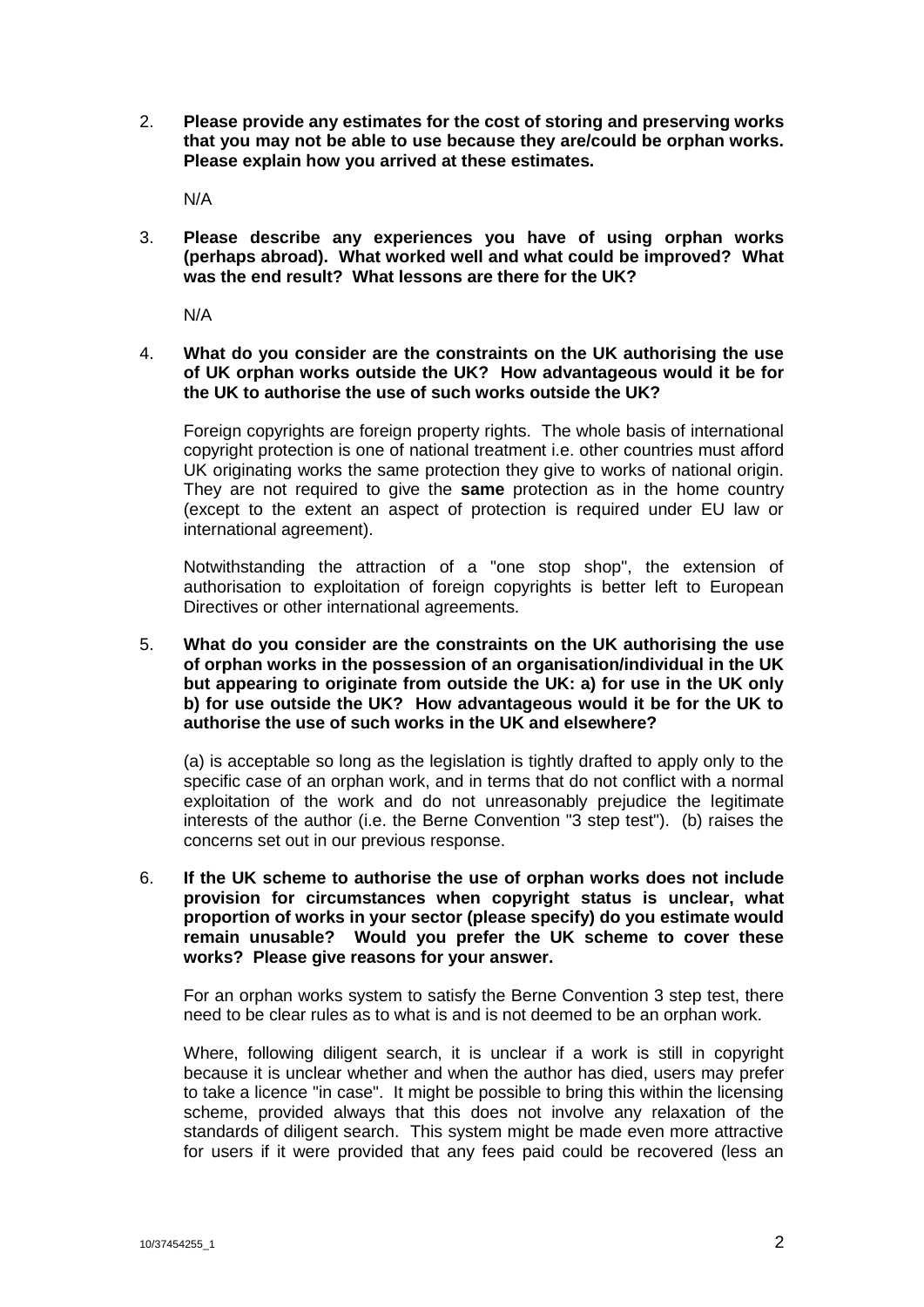administration charge) to the extent the work is later shown to have been out of copyright.

# 7. **If the UK's orphan works' scheme only included published/broadcast work what proportion of orphan works do you estimate would remain unusable? If the scheme was limited to published/broadcast works how would you define these terms?**

Extending an orphan works scheme to unpublished materials raises wider concerns than for published works. Unpublished works may contain information that is confidential, highly personal, or even defamatory of third parties, or which an author or his/her heirs do not wish to put into the public arena for reasons of personal style and reputation.

This concern was reflected in Article 5(3)(d) Information Society Directive, leading to the amendment of s.30 Copyright, Designs and Patents Act 1988 to disapply the exception for fair dealing for criticism and review for works that have not been made available to the public. It might therefore be appropriate to adopt the definition of "making available to the public" in s.30(2) for the purposes of identifying which orphan works may be subject to licensing.

#### 8. **What would be the pros and cons of limiting the term of copyright in unpublished and in anonymous and in pseudonymous literary, dramatic and musical works to the life of the author plus 70 years or to 70 years from the date of creation, rather than to 2039 at the earliest?**

2039 "at the earliest" comes from the policy implemented in the Copyright, Designs and Patents Act 1988 (see e.g. schedule 1, para. 12 (3)-(5)) to abolish the possibility of perpetual copyrights previously enjoyed by certain categories of works. Otherwise the general rules as to term are those set out in that Act (i.e. term varies depending on type of work and other factors).

For most works, the UK cannot unilaterally change the term of protection because the term of copyright is subject to EU maximum harmonisation as now described in Directive 2006/116 (superseding Directive 92/100/EEC, as amended). For example, Article 1.1 requires a term of copyright for literary and artistic works of life plus 70 years, regardless of when the work is published. Article 1.3 sets a term of 70 years from lawful making available to the public unless the author's identity is or becomes clear in that term, in which case life plus 70 applies. Article 4 provides that if a previously unpublished work that is out of protection is lawfully published or communicated to the public, a new 25 year term runs.

We wonder if this question is aimed only at those works whose term was left unaffected as a result of the transitional provisions of the Directive (see Directive 2006/116, Article 10.1) and in particular works whose term of protection was cut back (to end 2039) as a result of Schedule 1 para. 12 (3)-(5) of the Copyright, Designs and Patents Act 1988 (or similar provisions elsewhere in the transitional provisions to that Act). If this is the case, we are unable to comment on the number of works that would in fact become available for use as a result of passing into the public domain. We also wonder what is the justification for revisiting a policy decision taken in the 1988 Act roughly half way through the 50 year term the legislators then decided to apply.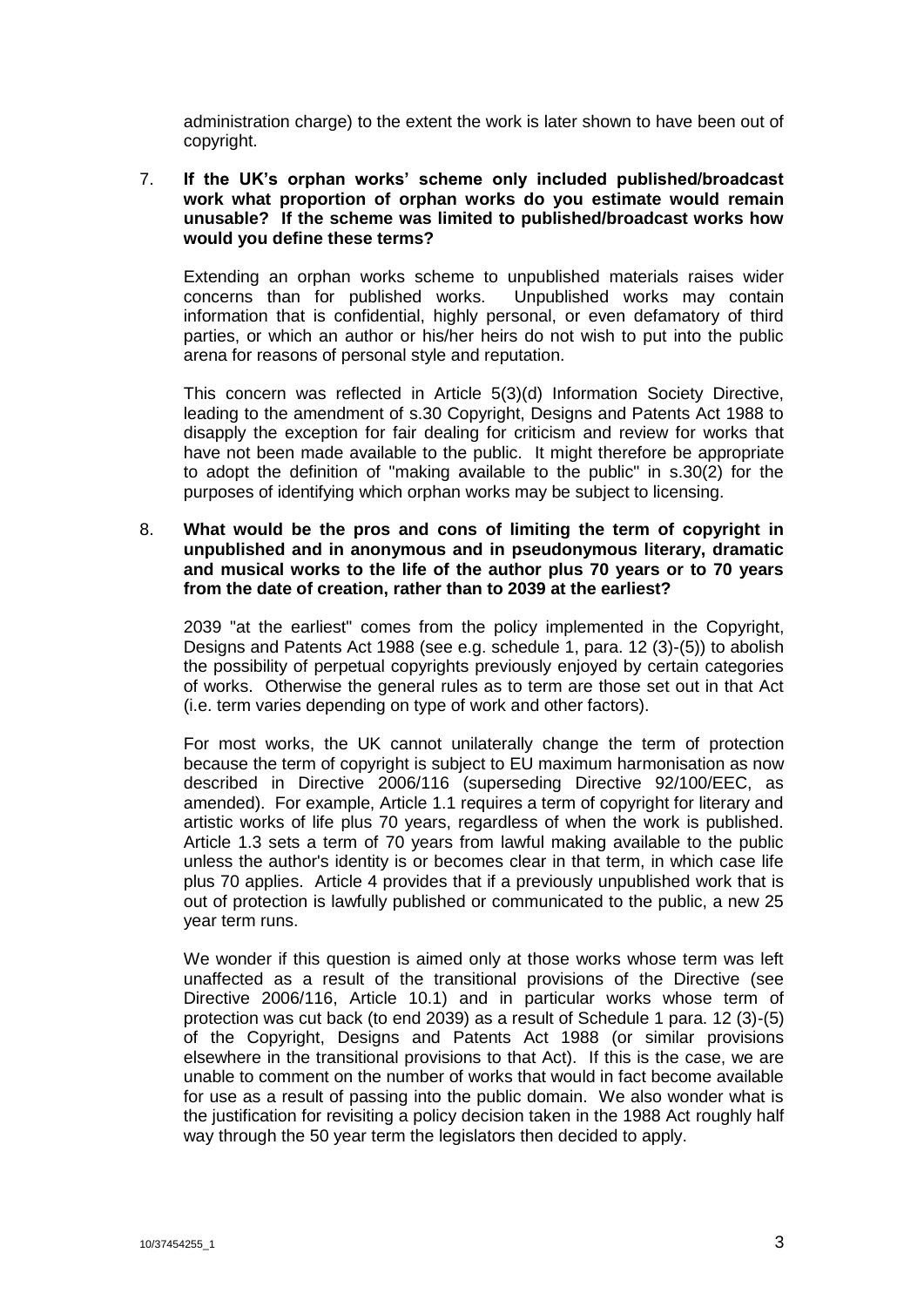# 9. **In your view, what would be the effects of limiting an orphan works provision to non-commercial uses? How would this affect the Government's agenda for economic growth?**

We agree that in practice distinguishing commercial from non-commercial is likely to be problematic. Provided the grant of licences is limited to published works, we believe there is widespread support for commercial use to be allowed, and that this can be justified under the Berne 3 step test in the context of true orphan works provided market rates are charged.

# 10. **Please provide any evidence you have about the potential effects of introducing an orphan works provision on competition in particular markets. Which works are substitutable and which are not (depending on circumstances of use)?**

What is substitutable depends on the work and the proposed use. In circumstances where a user wants to exploit a particular work, nothing is substitutable.

# 11. **Who should authorise use of orphan works and why? What costs would be involved and how should they be funded?**

The authorising body should be seen by all concerned as impartial and representing a fair balance between the interests of owners of copyright in orphan works and would- be users. It should be focused on checking whether a work is indeed an orphan work, and (only then) on settling appropriate terms for exploitation.

The UK has a range of existing incumbents who have experience in the administration of rights, and who are subject to scrutiny by the Copyright Tribunal. The proposed Copyright Exchange may also provide a suitable resource. There is no reason why only one body should be permitted to carry out this function. Indeed, there is a case for saying that existing bodies already involved in licensing similar types of work for similar types of use are best placed to know what appropriate terms are likely to be. This will assist in reducing transaction costs.

Since there is no guarantee that owners of orphan works will ever emerge, it is likely that authorising bodies will wish to recover their costs primarily from would-be users through the fees paid. It is also likely the first would-be user will bear a higher diligent search cost than subsequent users. Accordingly a charging structure that does not load all the administration cost on the first user would be more equitable.

#### 12. **In your view what should constitute a diligent search? Should there be mandatory elements and if so what and why?**

Orphan work status should not be given lightly to stay within the Berne three step test. We favour minimum standards for what amounts to a diligent search, supplemented with a general requirement to take all other reasonably proportionate measures likely to identify or trace the author.

# 13. **Do you see merit in the authorising body offering a service to conduct diligent searches? Why/why not?**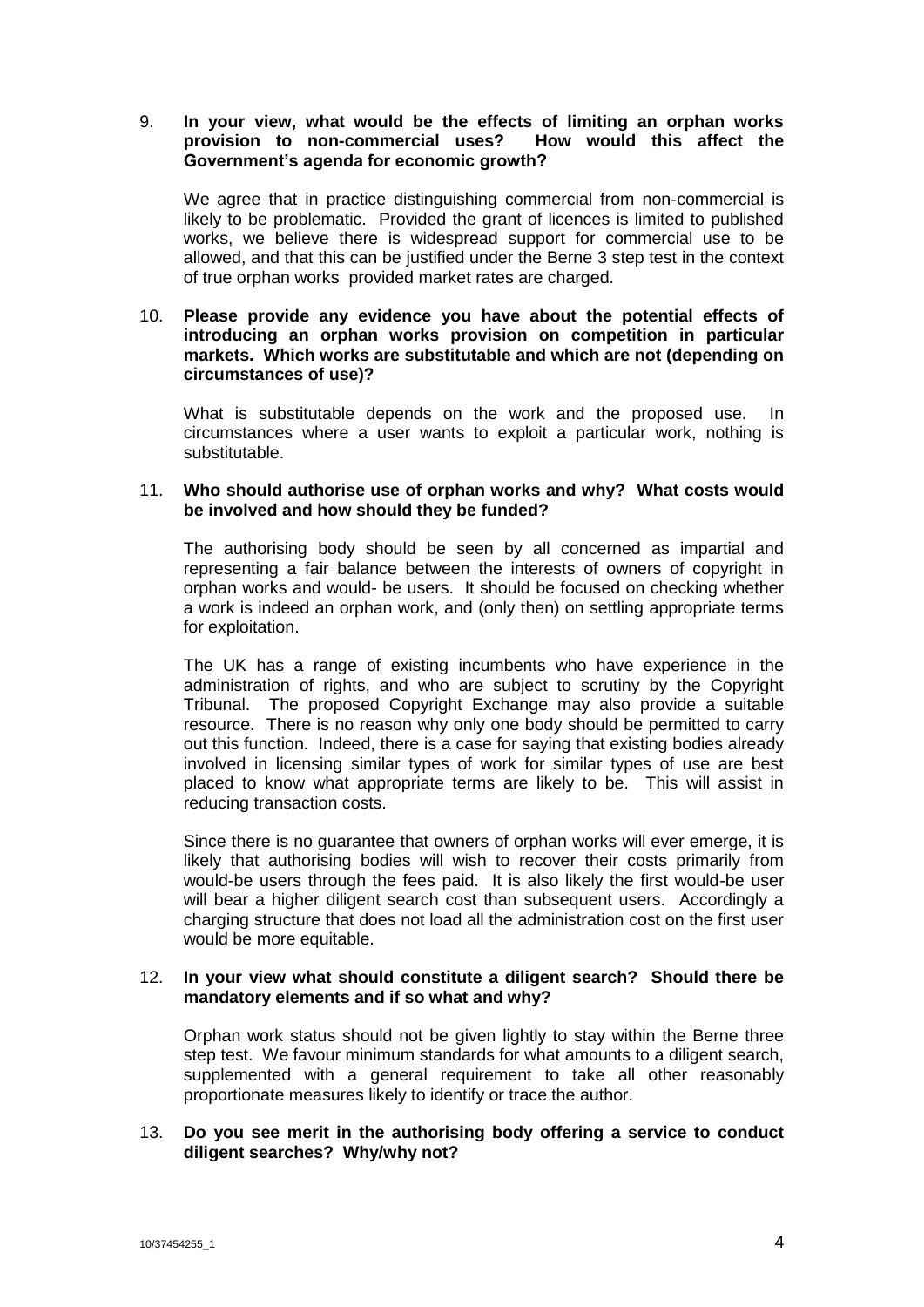Yes as it may have better resources to do this properly, but the fact the search is done by the authorising body should not automatically satisfy the obligation of the would-be user in all circumstances. For example, the would-be user may have relevant knowledge not known to the authorising body.

# 14. **Are there circumstances in which you think that a diligent search could be dispensed with for the licensing of individual orphan works, such as by publishing an awaiting claim list on a central, public database?**

No. Orphan work status should not be given lightly in order to fit within the Berne Convention 3 step test.

# 15. **Once a work is on an orphan works registry, following a diligent search, to what extent can that search be relied upon for further uses? Would this vary according to the type of work, the type of use etc.? If so, why?**

We do not think the fact a previous search has been conducted should be conclusive, but if the authorising body maintains records of the searches done we see no reason why these should not be made available to other would-be users. Unless the search was very recent, it is likely that some degree of refreshing would be required, at least.

#### 16. **Are there circumstances in which market rate remuneration would not be appropriate? If so, why?**

It will be difficult to justify licensing of orphan works unless rightholders receive fair and equitable remuneration. It is hard to see how below-market remuneration could be appropriate.

# 17. **How should the authorising body determine what a market rate is for any particular work and use (if the upfront payment system is introduced)?**

If an authorising body is e.g. an existing collecting society or the Digital Copyright Exchange, it is likely already to have relevant knowledge which it can apply. Would-be users should be permitted to adduce evidence to support their contentions as to market rate. Oversight could be provided by the Copyright Tribunal.

## 18. **Do you favour an upfront payment system with an escrow account or a delayed payment system if and when a revenant copyright holder appears? Why?**

An upfront system with funds held in a separate beneficiaries account seems more likely to guarantee that authors will receive fair and equitable remuneration, satisfying the Berne Convention 3 step test. Otherwise they face the risk that users may not exist, or not be in funds, if royalties are only payable when claimed. Where the author is known but he or his heirs do not claim the royalties within a fixed period after the work goes out of copyright, the unclaimed royalties might be applied to defray the costs of the authorising body, or refunded or part-refunded to the user or to fund some other public good.

# 19. **What are your views about attribution in relation to use of orphan works?**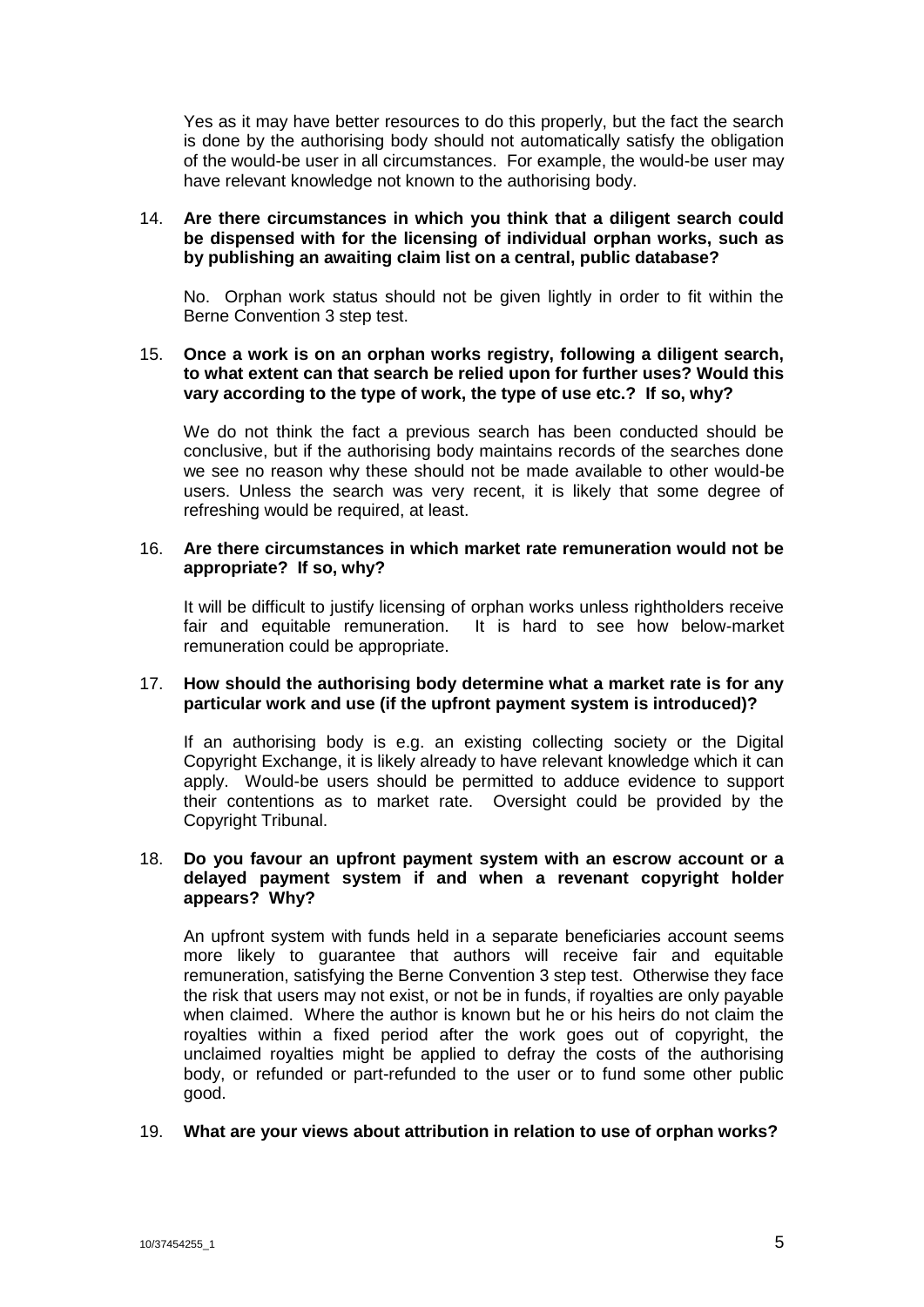The right to be identified as author is guaranteed by the Berne Convention Article 6bis but normally has to be asserted. If there is no evidence it has been asserted it might still facilitate identification or tracing of the rightholder if it were a condition of the right to exploit orphan works that the author – where known be identified. However, this may be practically difficult or inappropriate in some contexts. We therefore favour giving the administrative body explicit powers to require this as a term of the licence where appropriate (or, if preferred, to have the power to waive this requirement).

#### 20. **What are your views about protecting the owners of moral rights in orphan works from derogatory treatment?**

We have very little case law on derogatory treatment, but this protection is required under the Berne Convention (Article 6bis). We suggest that any licence to exploit orphan works is subject to the right of the author (if he or she emerges) to object to derogatory treatment.

#### 21. **What are your views about what a user of orphan works can do with that work in terms of duration of the authorisation?**

Some users may only require a short term licence for one off use. Other users may wish to include a work in a larger work that is intended to be available to the public without limit of time in circumstances that the licensed work cannot be substituted at reasonable cost and its removal would materially impact the ability of the licensee to exploit the work in which it is included.

It would seem draconian to give owners of rights in orphan works the power to hold users to ransom who have paid a market rate remuneration and built that into their pricing. The key, in our view, is to reflect the market rate value of the actual licensed use.

#### **Extended Collective Licensing**

This section of the submissions has been prepared with the assistance of a specialist lawyer from Sweden and our thanks go to Erik Ficks from Roschier in Stockholm. As referred to in the Consultation, Sweden, along with other Nordic countries have adopted an ECL system. Our response therefore makes comparisons with and includes references to first-hand experience from Sweden.

#### 22. **What aspects of the current collective licensing system work well for users and rights holders and what are the areas for improvement? Please give reasons for your answers.**

The key issues with the current system are: complexity, involving multiple collecting societies, rights holders and users granting and seeking permission to use multiple works, which often require rights to be granted from more than one collecting society; and the lack of control and regulation around the collective licensing schemes.

The benefits of a collective copyright licensing system for both rights holders and licensees raised in the Consultation are acknowledged, primarily that in the absence of these societies, licensees would need to seek permission from each and every rights holder of copyright materials they use. Rights holders would have to negotiate licences with individual licensees and monitor and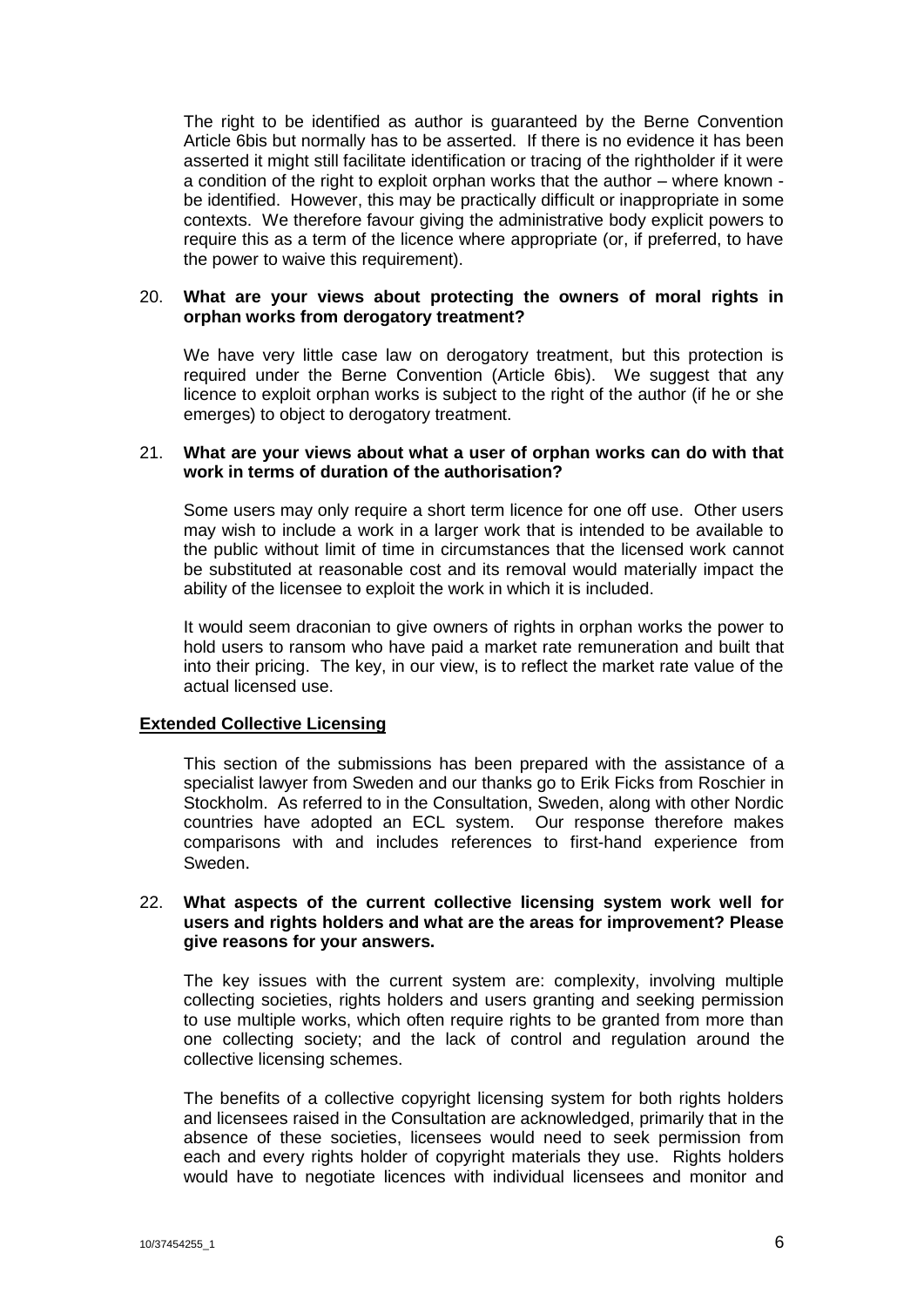enforce unauthorised copying of their materials. Collecting societies significantly simplify copyright licensing and save costs in this respect.

We consider the following areas of the current copyright licensing system could be improved:

- 1. The current system is complex, often requiring businesses to procure a number of licences from a number of different collecting societies. This can create confusion, uncertainty and an administrative and financial burden on businesses and others including educational establishments.
- 2. Different licences are required for different types of copyright material, with some overlap, for example, two different licences are required to play a recorded song in a public place, again leading to confusion, uncertainty and an administrative and financial burden on businesses and others.
- 3. There are no "standard licence terms" for use of copyright materials and so businesses need to be familiar with the different terms of and restrictions under a number of different licences which can be difficult to understand and again leads to confusion, uncertainty and an administrative and financial burden on businesses and others.
- 4. Existing licences do not necessarily cover all of the activities undertaken or copyright works used (only those belonging to the members of the collecting societies). These "gaps" leave users open to claims of copyright infringement and/or make them wary of using copyright materials. Fear of infringement can lead to missed opportunities to use copyright material, in particular in the educational world. This is an area where the ECL Scheme will help to alleviate the concern.
- 5. Existing licences fail adequately to deal with developing technologies, in particular the use of digital materials.
- 6. There is no "one source" to establish whether a copyright work is covered by a collecting society licence. It is therefore difficult to identify whether and within which licensing schemes certain copyright works fall. For example, if a prospective user wants to find out if a film is covered by an MPLC licence, there is no central database to determine this. Instead, organisations have to search for the producer/distributor of the film and then match this up with the participating rights holders, provided this information is available. There is no central database of copyright works available for schools to access and use which hinders their use of available materials. It is acknowledged that the Government's proposal for a Digital Exchange will help to alleviate this concern.
- 7. There is little information or advice available for organisations in relation to copyright licensing, without going to the collecting societies themselves and there may be concern that they may not be impartial or consistent in their advice.
- 8. Rights holders, through the collecting societies, are effectively free to dictate their own licensing terms and fees, with little control or consistency.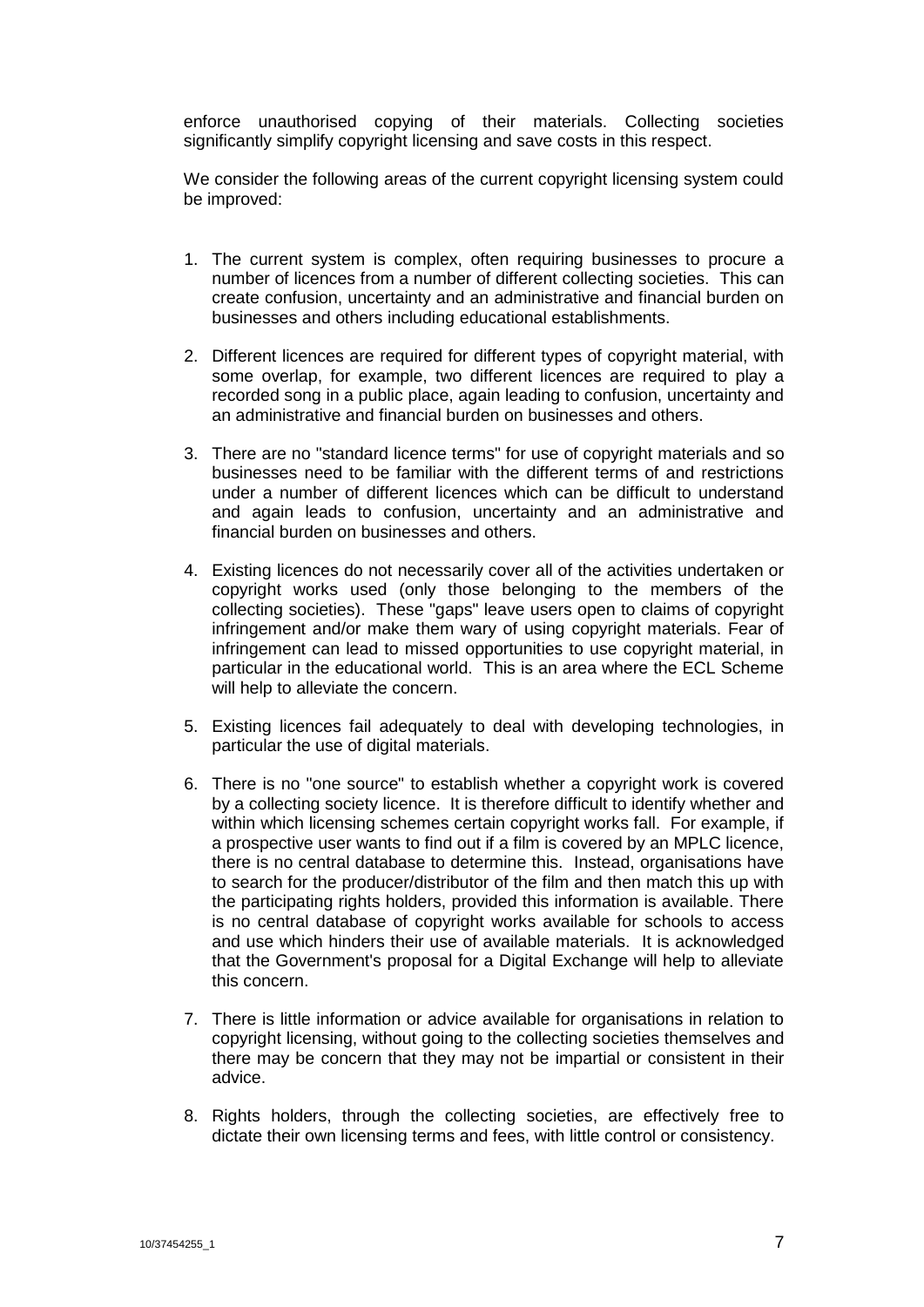- 9. The existing collecting societies are controlled/regulated in the UK by their own constitutions and members. This allows the collecting societies to impose their own licence terms and licence fees on licensees. Licensees do have the right to complain to the Copyright Tribunal if they consider the terms or fees to be unreasonable. However, for SMEs, the costs and time in bringing such a complaint are likely to outweigh the potential benefits.
- 23. **In the Impact Assessment which accompanies this consultation, it has been estimated that the efficiencies generated by ECL could reduce administrative costs within collecting societies by 2-5%. What level of cost savings do you think might be generated by the efficiency gains from ECL? What do you think the cost savings might be for businesses seeking to negotiate licences for content in comparison to the current system?**

The cost savings for businesses will depend largely on the popularity of the ECL scheme with rights holders and the level of opt out. If the rights holders decide that the ECL scheme is less profitable and decide to opt out, then this will not create any real improvement to the current system.

The cost saving for businesses and others seeking to negotiate licences for content in comparison to the current system will probably be greater than the cost saving for the collecting societies or at least for those businesses that routinely negotiate licences with independent rights holders, depending on the take up of the scheme and the number of rights holders who "opt out". The main cost saving for businesses and other prospective users is likely to be in the administration and burden of identifying from whom they can secure the rights. We envisage that the collecting societies will incur not insignificant additional costs as a result of adopting an ECL scheme, in particular upfront costs, for example, the costs of applying for ELS approval; obtaining consent from its members; monitoring and applying rights holder opt outs and carrying out "searches" for the authors of works.

# 24. **Should the savings be applied elsewhere e.g. to reduce the cost of a licence? Please provide reasons and evidence for your answers.**

On balance, we consider the savings should be shared amongst the rights holders. However, this should also be a factor when considering any increase in licence fees (see Question 25 below)

The cost savings for the collecting societies should be distributed to the rights holders. The success and trust in collecting societies in the UK and the Nordic countries may be explained by the organisations being member-owned and run on a not for profit basis. Even if the proposal does not go as far as requiring that all UK collecting societies shall be member-owned and run on a no-profit basis, the costs for the administration and the percentage of the licence fees to be paid to rights holders as remuneration (royalty) should be one of the most important factors taken into account when considering authorisation of a collecting society to operate an ECL scheme.

25. **The Government assumes in the impact assessment for these proposals that the cost of a licence will remain the same if a collecting society operates in extended mode. Do you think that increased repertoire could or should lead to an increase in the price of the licence? Please provide reasons for your answers.**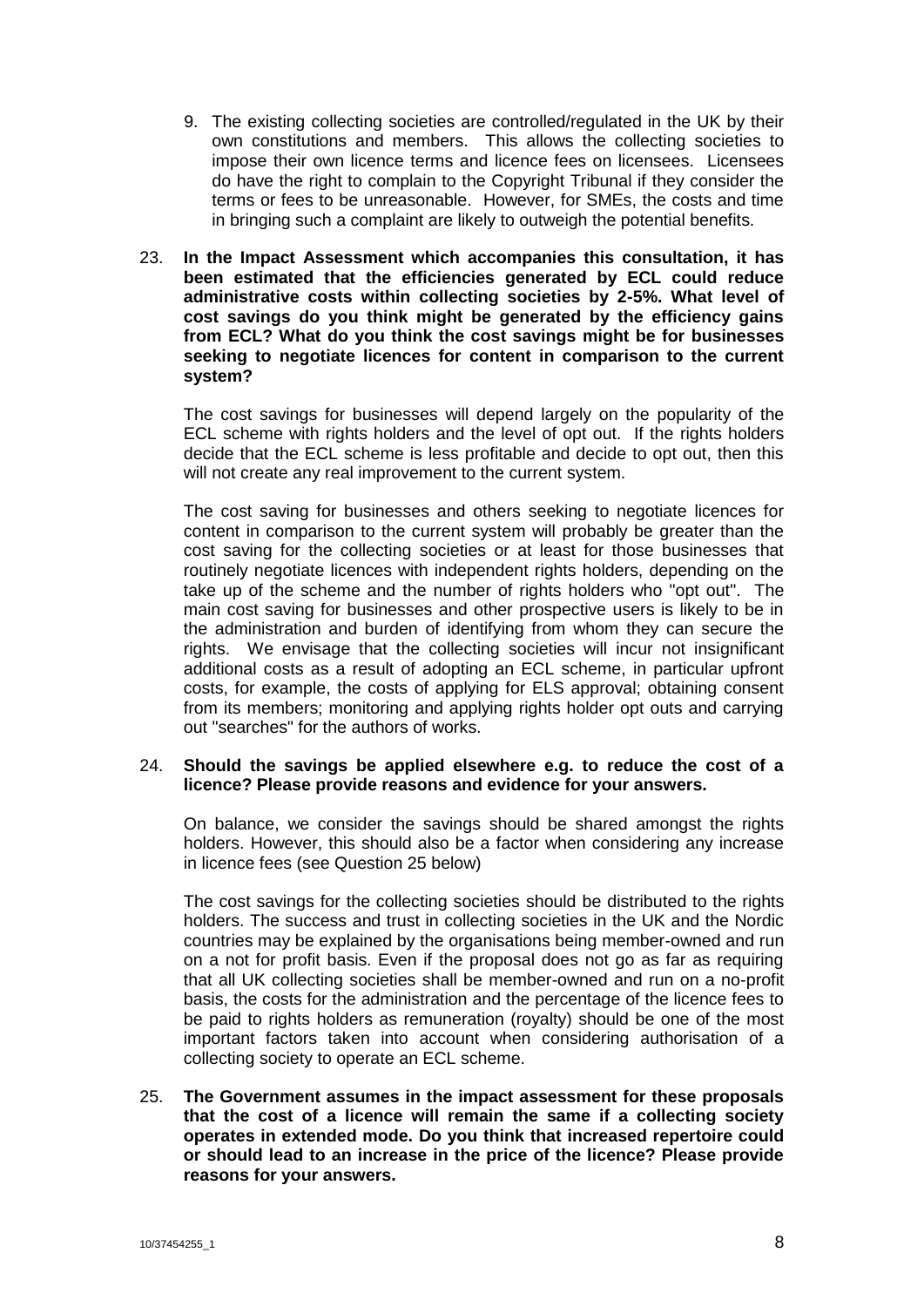We consider that an increase in price of the licence could be justified by the adoption of an ECL scheme, on the basis that the scope of the licence could be significantly extended. However, this should be balanced against the perceived value of the extended licences to most businesses; the anticipated cost savings for collecting societies; and the volume of rights holders that "opt out" of the scheme.

The key considerations are as follows:

- 1. CLS Members if the price of the licence remains the same but the number of potential recipients of royalty payments increases (i.e. by extending the scheme to non-members), then the CLS members may feel that they are out of pocket, particularly if the "cost savings" of the ECL Scheme are not sufficient to neutralise the difference. It is therefore difficult to see the incentive for CLS members to consent to the ECL scheme for their sector if their royalty shares would not be maintained.
- 2. Licensees where a CLS repertoire is increased through an ECL scheme, the licensee technically is getting "more for their money". This may be an advantage for certain licensees for whom the current collective licensing scheme is insufficient and who then also have to negotiate individual licences with rights holders. However, many individual licensees for whom the current licensing scheme is sufficient will not receive this benefit.

Our experience suggests that there is a general misunderstanding about the scope of collective copyright licensing in the UK. For example, a publican purchases a PRS for Music licence to allow them to play music in their pub. The publican may well be unaware whether the rights in particular music fall within the PRS for Music licence or not. It is uncertain what impact an extended licence would have on this general perception.

- 3. The extent of the "extended repertoire" the adoption of an ECL scheme will extend the repertoire of the collecting society. However, the proposal is that rights holders will have the opportunity to "opt out" of the scheme. It is likely that where "high value" rights holders currently choose not to be members of existing collective licensing schemes on the basis that individual licensing is more profitable, they will also choose to opt out of the ECL scheme. If the volume of opt outs is significant in a sector it will be difficult to justify an increase in licence fees.
- 4. Cost Savings see question 24 above in relation to cost savings.

# 26. **If you are a collecting society, can you say what proportion of rights holders you currently represent in your sector?**

N/A.

27. **Would your collecting society consider operating in extended licensing mode, and in which circumstances? If so, what benefits do you think it would offer to your members and to your licensees?**

N/A.

28. **If you do not intend to operate in extended licensing mode, can you say why?**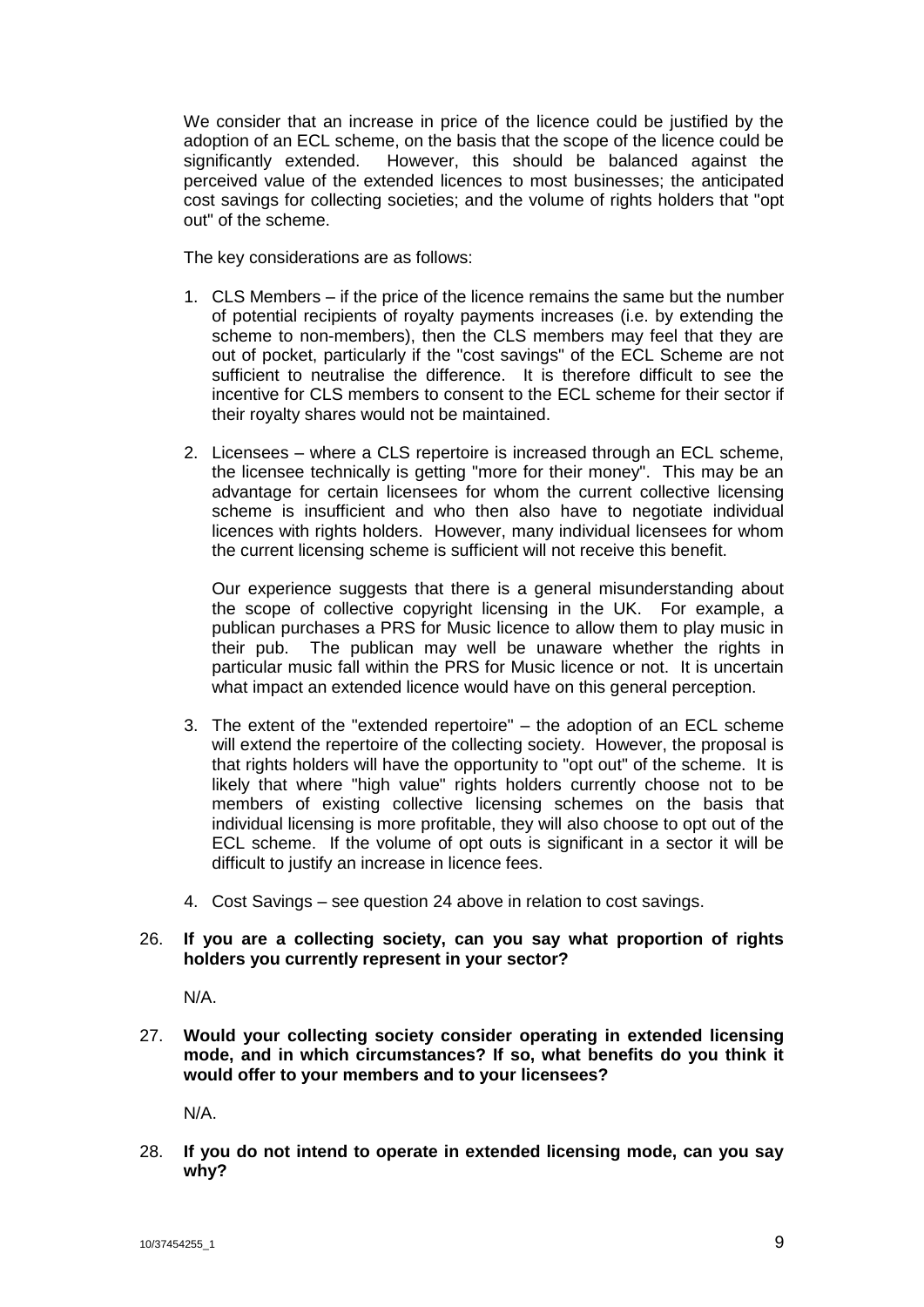N/A.

# 29. **Who else do you think might be affected by the introduction of extended collective licensing? What would the impact be on those parties? Please provide reasons and evidence to support your arguments.**

In addition to the collecting societies and licensees, we consider rights holders (member, non-member and orphan work authors) and consumers/end users will be impacted by the scheme.

# *Rights holders*

- Collective society member rights holders will be impacted as the royalties collected by the collecting societies will be shared amongst a larger pool of rights holders (i.e. members and non-members), although it is anticipated that unclaimed funds will be distributed amongst members. The balance may be redressed if the ECL scheme results in equivalent cost savings and/or the royalty fees for licences are increased. The distribution of unclaimed funds we understand will be delayed by a certain period, to allow rights holders to come forward.
- Non-member rights holders will be able to take advantage of the ECL scheme and the distributions made under that scheme. Should they wish to continue to license their own works independently, they can choose to opt out.
- Non-identifiable rights holders who are not aware of the scheme may be impacted on the basis that their work may be used under licence without their knowledge or authorisation. Although this may be the case at present, failure to identify the author of a work may be a deterrent to copying under the present regime.
- It is important to note that the geographic scope of collective licensing schemes extends further than the UK as a result of reciprocal agreements between collective licensing societies. Overseas rights holders are also likely to be affected in a similar manner.
- Evidence from the Nordic countries suggests the ECL system(s) is favoured by rights holders.

# *Consumers/end users*

- The ECL scheme is likely to extend the repertoire of copyright works available to licensees/users. This is likely to grant access to works where it would otherwise be difficult or impossible to negotiate a licence and to make available works that may otherwise be unseen.
- By way of example, we consider the ECL scheme will help to address a number of issues identified in relation to the use of copyright materials in schools (Pinsent Masons LLP report for BECTA May 2010 referred to in the Hargreaves Report). An ECL scheme that extends the repertoire of copyright works available under licence is likely to give teachers more confidence to copy and use copyright materials without the fear of exceeding the scope of their licence, benefiting both teaching staff and pupils.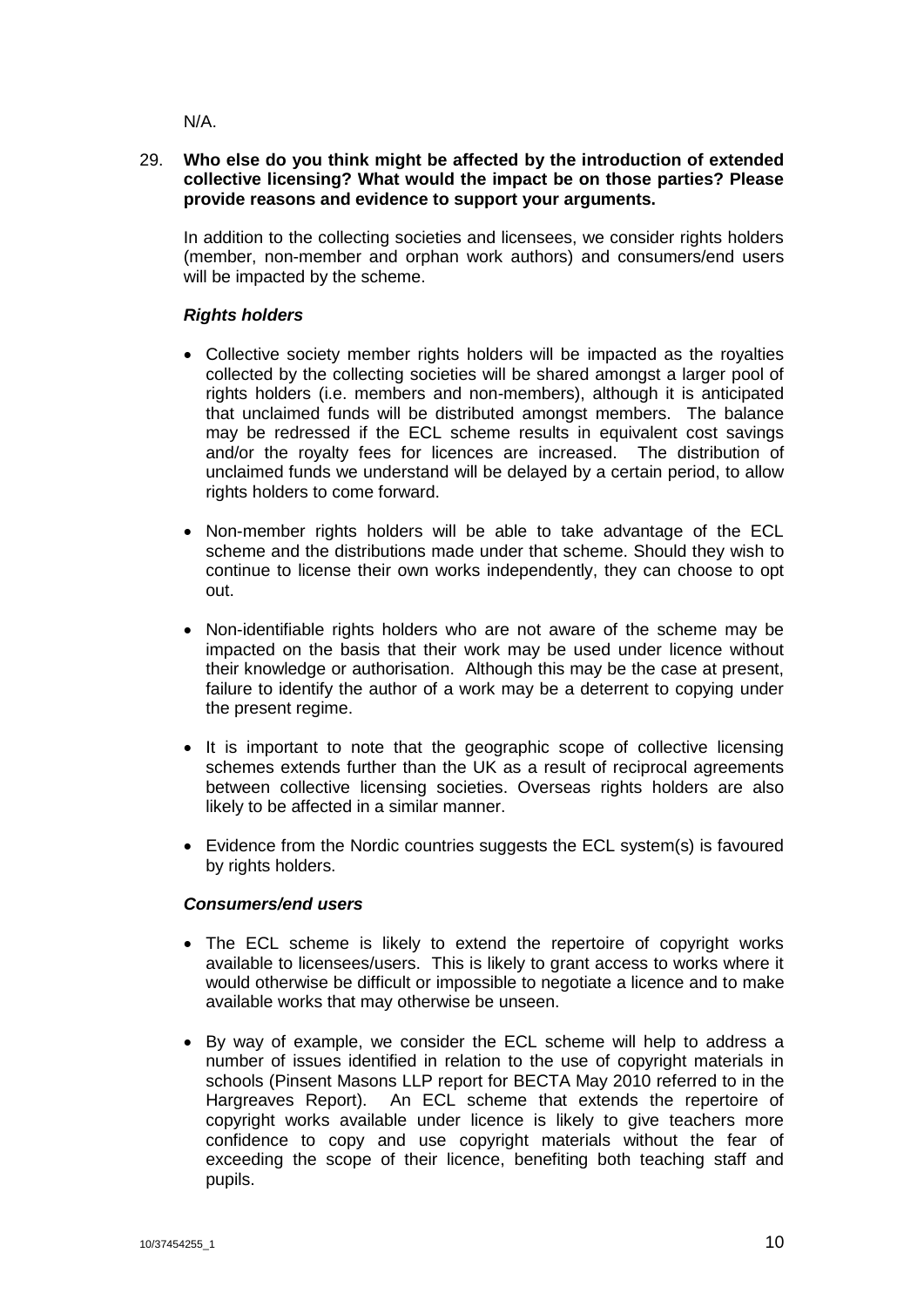# 30. **What criteria do you think should be used to demonstrate that a collecting society is "representative"? Please provide reasons for your answer.**

We consider the main criteria should be that the collecting society has the "most" members compared with any other collecting society in the same "sector". This will largely depend on how the relevant "sectors" are defined. Competition considerations should be taken into account in setting these criteria.

The Nordic model requires the collecting society to represent a substantial number of rights holders of the category of work in question. However, this could result in more than one collecting society being eligible in each sector (if more than one represents a "substantial number" of rights holders). If it is permitted that more than one collecting society can represent a particular "sector" category of rights in an ECL scheme, and new collecting societies are established in the various sectors, this could "devalue" the licences both for licensees and rights holders (in particular member rights holders). It does not seem appropriate that two collecting societies should represent both their own members and the rest of the rights holders in that sector.

If the requirement is that a collecting society represents the "majority" of rights holders, this may not be attainable in certain sectors where membership is low.

We consider that only one collecting society should be authorised to operate an ECL scheme within a specific field of use (or a clearly defined part of a field) at any one time.

The relevant "sectors" will require careful definition. We anticipate that to avoid a complete restructuring of the current collective licensing system, "sectors" will be based on the existing categories of rights currently represented by the existing licensing societies. However there should be scope to add to or amend these sectors to reflect the changing nature of technology. Currently, in the majority of categories, only one collecting licensing society operates within that category. It is likely that the representative nature of the existing collecting societies would be established. There should be a minimum threshold of members represented for new collecting societies and/or a minimum period of operation before it can apply for an ECL approval.

The proposal that only one collecting society could be authorised to operate an ECL scheme in a particular sector at any one time is reasonable. The legislation should not prevent a new collecting society replacing any previous one if the latter is better suited.

Care should be taken so as not to limit the "sector" in a manner which does not reflect the fields of use (including defined parts of a field which could benefit from having a separate collecting society authorised).

Provision for extensions to existing fields and the addition of new fields following implementation of the extended collective licensing scheme should be included.

The requirement to be representative and to have a substantial number of the relevant sector should, however, only apply to the collecting society's home country. It should not be required that the collecting society should represent –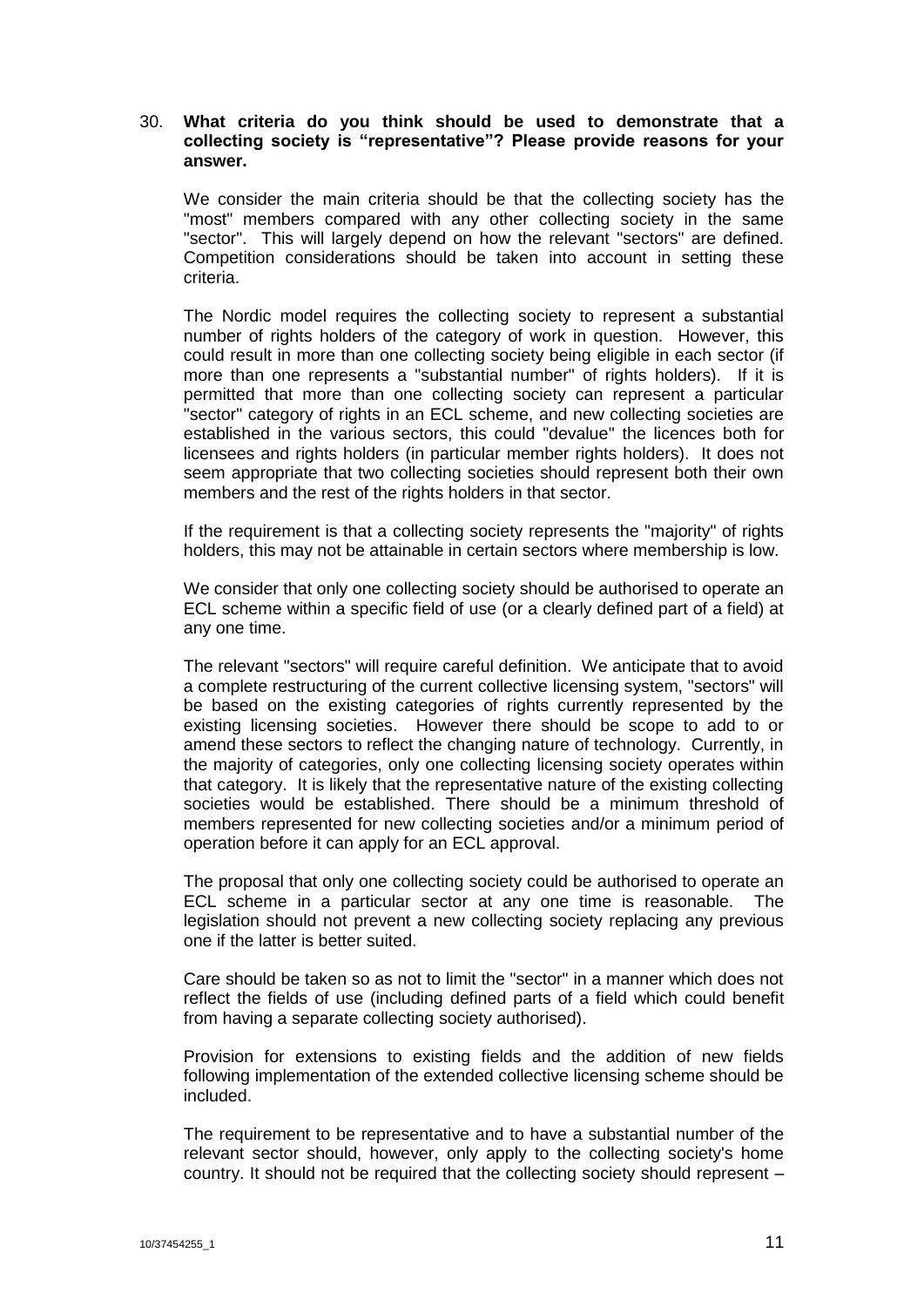through reciprocal agreements – the repertoire of a number of foreign countries. In most areas such international representation does not exist. Consequently it should be enough that the collecting society is representative at the national level.

31. **Do you think that it is necessary for a collecting society to obtain the consent of its members to apply for an ECL authorisation? What should qualify as consent - for example, would the collecting society need to show that a simple majority of its members have agreed to the application being made?**

The input of and support of the members of the collecting societies are imperative to the continued operation of these organisations. The impact on member rights holders has been identified above. It cannot reasonably be justified to introduce an ECL scheme without member consent. Some collecting societies may have existing constitutions that provide for member approval of certain matters. The procedures laid down in any existing collecting society constitutions for getting member approval should not be bypassed or ignored.

The majority of UK collecting societies are member run, not for profit organisations. The input of and support of the members of the collecting society are imperative to the continued operation of these organisations. We consider that the majority of these organisations will have their own "member constitutions". It is highly likely that these constitutions require member consultation on matters relating to the structure and operation of the collecting society.

Any agreed member constitutions should not be "bypassed" to allow the organisation to apply for an ECL without consent. The existing member constitutions should be reviewed and considered when determining what should constitute "consent".

Where existing member constitutions do not specify procedures for getting member consent, then we consider that a simple majority would be the easiest qualification to apply but consideration should be given to "weighted votes", depending on the number of works a member licenses in the UK.

Rights holders outside of the UK whose works are licensed under reciprocal agreements should not be considered for this purpose.

The collecting society should demonstrate consent when applying for an ECL authorisation.

32. **Apart from securing the consent of its members and showing that it is representative, are there other criteria that you think a collecting society should meet before it can approach the Government for an ECL authorisation? Please give reasons for your answer.**

Collecting Societies should demonstrate that they have adopted and implemented a code of conduct with minimum standards (see further the answer to Question 35 below). Alternatively, legislation should set out these minimum standards as requirements for approval.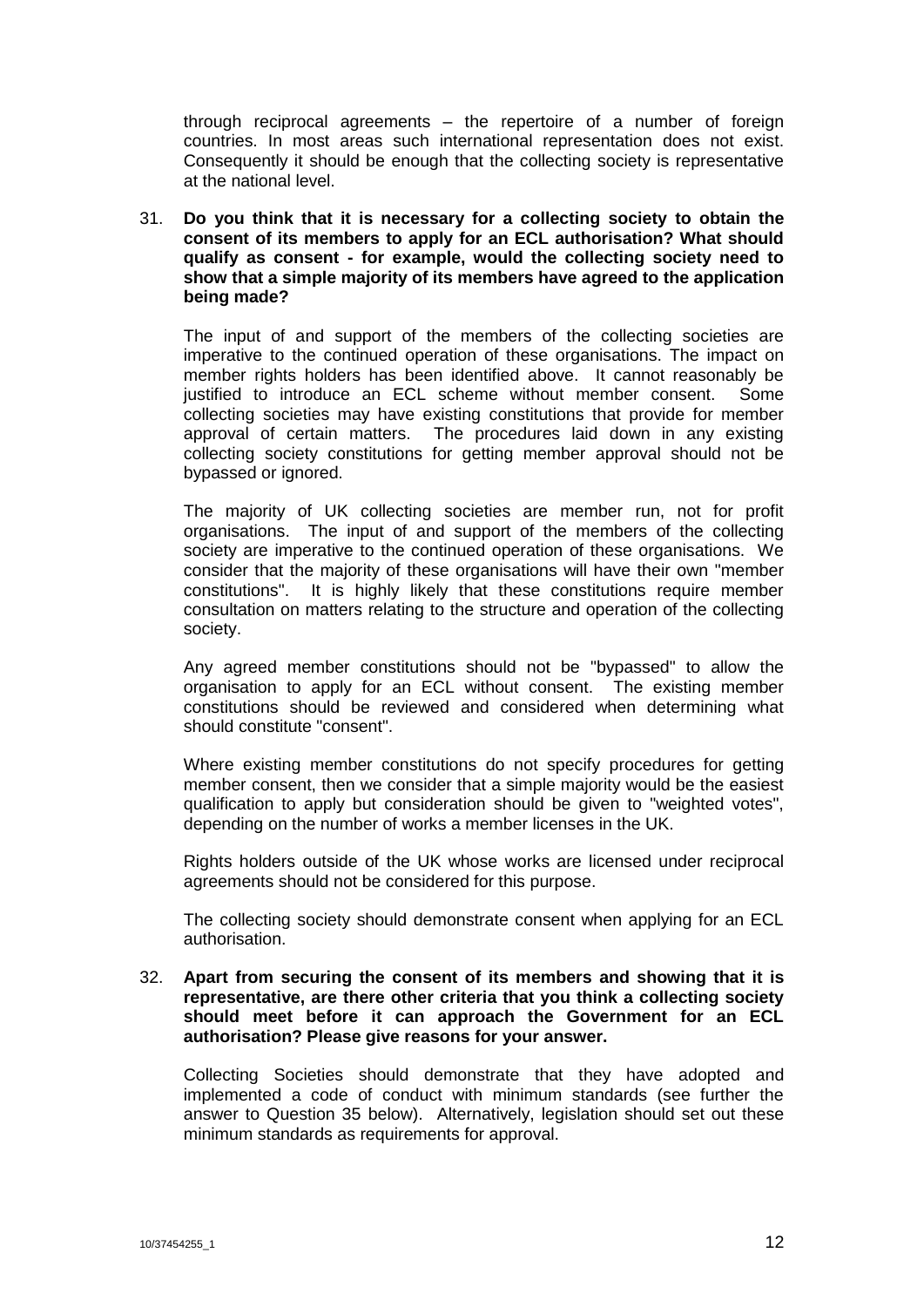# 33. **When, if ever, would a collecting society have reasonable grounds to treat members and non-member rights holders differently? Please give reasons and provide evidence to support your response.**

Member and non-member rights holders should receive equal treatment, other than in the distribution of unclaimed funds.

It is difficult to see any specific situation in which discriminatory treatment would be reasonable, other than the fact that non-members may not be required to benefit from the distribution of unclaimed funds (see the answer to Question 43 below). In the Nordic countries we understand it is a requirement of the ECL Scheme that rights holders not represented by the collecting society must be given equal treatment to those who are directly represented within the scheme. The law also gives them the right to claim individual remuneration.

However, if collecting societies' member constitutions impose certain conditions or requirements on member rights holders, then members may feel aggrieved that non-member rights holders receive the same benefits as the member rights holders but are not subject to the same conditions and restrictions.

#### 34. **Do you have any specific concerns about any additional powers that could accrue to a collecting society under an ECL scheme? If so, please say what these are and what checks and balances you think are necessary to counter them? Please also give reasons and evidence for your concerns.**

The key concern would be collecting societies demanding unreasonable terms and pricing for the ECL licences, with little or no checks or controls, although this is a concern with the current system. We consider that the current checks and controls in place are insufficient with limited powers given to the Copyright Tribunal to deal with complaints brought by licensees. We consider the grant by the government of an ECL approval provides an opportunity to monitor the behaviour of collecting societies and enforce the code of conduct (see Question 35 below), thus providing a more tightly regulated regime.

# 35. **Consultation Question No. 35: Are there any other conditions you think a collecting society should commit to adhering to or other factors which the Government should be required to consider, before an ECL authorisation could be granted? Please say what these additional conditions would help achieve?**

We consider that the adoption of a code of conduct with certain minimum standards should be mandatory before a collecting society is considered for and granted an ECL approval. The code of conduct should relate to the treatment of rights holders and licensees.

There has been recent debate about collecting societies adopting codes of conduct, whether on a voluntary or compulsory basis, following complaints about a lack of transparency with the current system.

The adoption of an ECL scheme makes it even more important that collecting societies are transparent and the adoption of an ECL scheme offers an opportunity for the government effectively to ensure collecting societies adopt a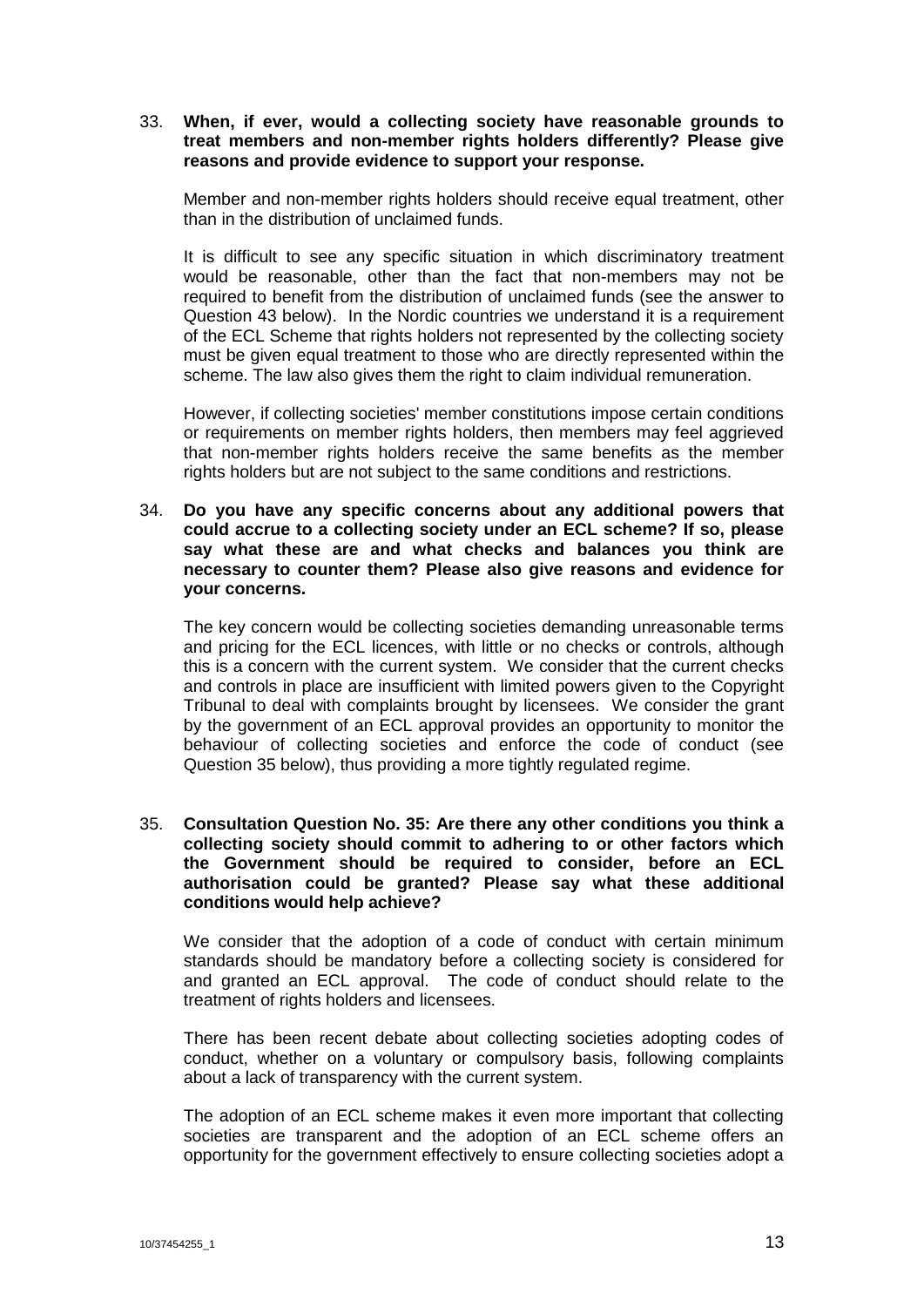code of conduct with minimum standards. The code of conduct should relate to the treatment of both rights holders and licensees.

We consider the minimum standards in the code of conduct should include the following:

- A requirement to maintain accurate and readily available membership lists and opt out lists.
- Clear and transparent information in relation to the remuneration process, including calculations of remuneration, how to submit claims for compensation and any relevant time limits as well as searches for identification of creators and works.
- Controls around pricing and price increases.
- A clear and transparent complaints procedure for members and licensees.
- A formal ADR procedure for licensees to discuss and resolve issues relating to pricing and licence terms.
- A duty to consult members in relation to collecting society operations.
- Reporting requirements that include the following:
	- o Detailed information relating to pricing, distribution policies and deductions, including what a society does with any unclaimed royalties.
	- o Detailed information for non-members about how to claim compensation/ royalty payments, including time limits for doing so.
	- o Clear statements of the categories of rights and rights-holders that a collecting society represents.
	- $\circ$  The quantity of licences held, on a sector by sector basis for each type of right.
	- o Detailed reporting of complaints received by users.

On the basis that non-member rights holders will be able to claim compensation under the ECL scheme, the reporting information will have to be publicly available and easily accessible, for example on the collecting society's website.

It should not be sufficient for the collecting society merely to show that it has adopted a code of conduct in its application for ECL approval. It should also demonstrate the internal procedures and policies adopted under the code of conduct and/or demonstrate compliance with the code for a certain period of time before an ECL approval can be granted. Sanctions should be imposed for collecting societies that do not comply with the code of conduct, for example financial penalties, publishing details of breaches and the ability for the government or its nominated regulator to impose conditions on the society.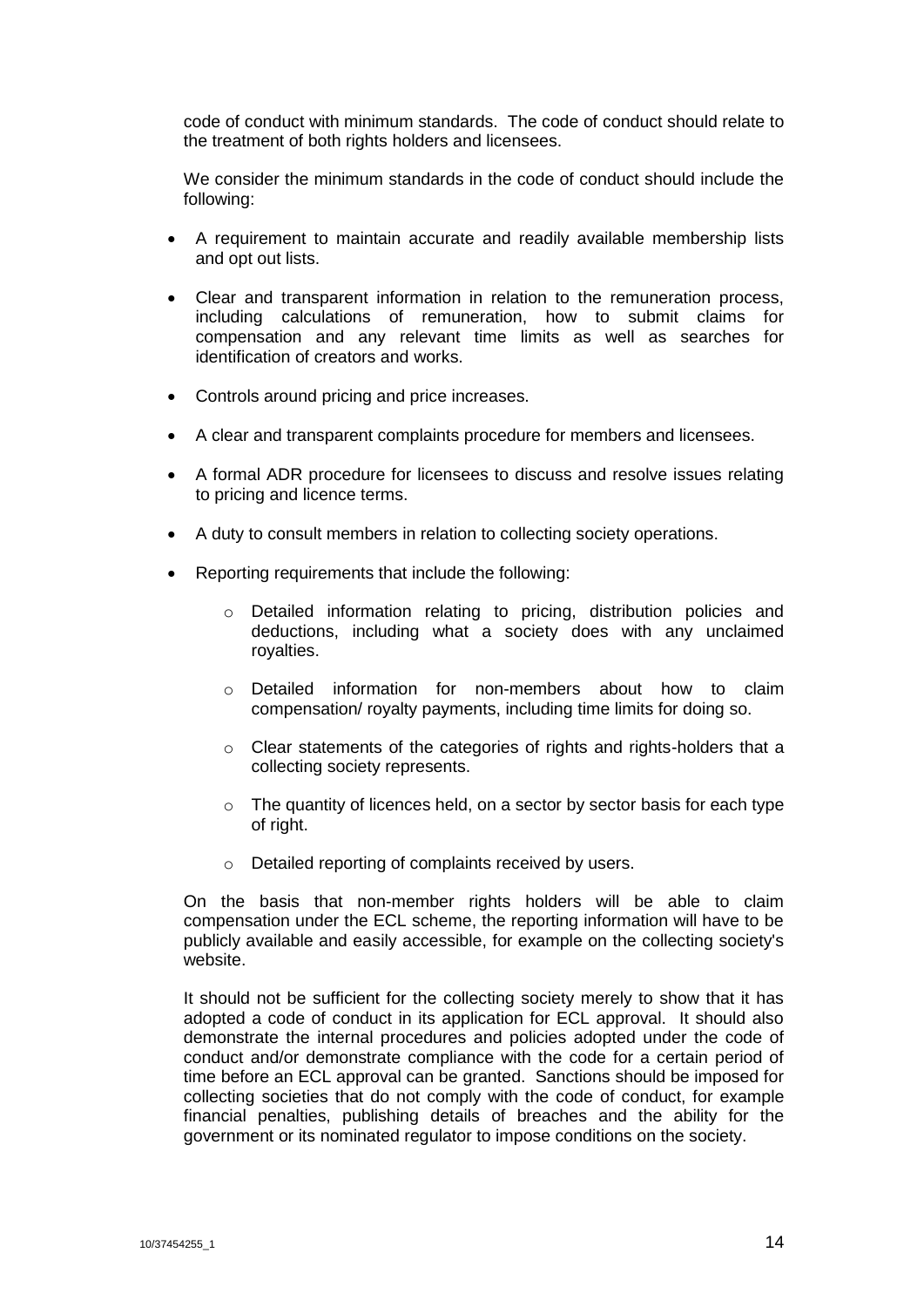# 36. **What are the best ways of ensuring that non-member rights holders are made aware of the introduction of an ECL scheme and that as many as possible have the opportunity to opt out, should they wish to?**

The adoption of an ECL scheme must be communicated through public and popular channels, for example as a minimum: (i) on the IPO website and in the IPO newsletters; (ii) on the collecting society's website and in their newsletters; and (iii) where applicable, through recognised industry bodies. Advertising in national media should be considered in order to reach the widest audience (subject to Question 37 below). It is imperative that a rights holder's right to opt out of an ECL scheme is properly and effectively communicated. The collecting society must also provide an effective communication service to answer questions raised by rights holders in relation to the ECL scheme.

Proper communication of the ECL scheme is key to its successful operation. Minimum requirements should be set down for communicating the implementation of an ECL scheme, including clear information as to what this means, which rights holders will be affected and details of how to claim compensation, including any timescales.

There should be no requirement for a rights holder to provide a reason for the decision to opt out of an ECL Scheme, except perhaps in exceptional cases (see discussion about a time limit for giving an opt out notification in the answer to Question 38 below).

The opt out need not be an "all or nothing" option and rights holders should be given the option to opt out of:

- a) all their works; or
- b) a class of work; or
- c) particular, specified works.

## 37. **What type of collecting society should be required to advertise in national media? For example, should it need to be a certain size, have a certain number of members, or collect a certain amount of money?**

If advertising an ECL Scheme in the national media is not made mandatory across the board, it should be considered relative to the estimated size of the sector represented by the collecting society.

As set out above, we consider it is important that rights holders are given an adequate opportunity to opt out of the ECL scheme. We consider that advertising through national media would be a good channel of communication and ideally would be a requirement of ECL approval. However, we also recognise the significant cost in such advertising which, if compulsory, may deter smaller collecting societies from applying for ECL approval.

We consider that if not compulsory across the board, advertising in the national media should be considered relative to the estimated size of the sector represented by the collecting society. The more potential rights holders that will be covered by the ECL Scheme, the more justified expenditure in communicating to those rights holders should be.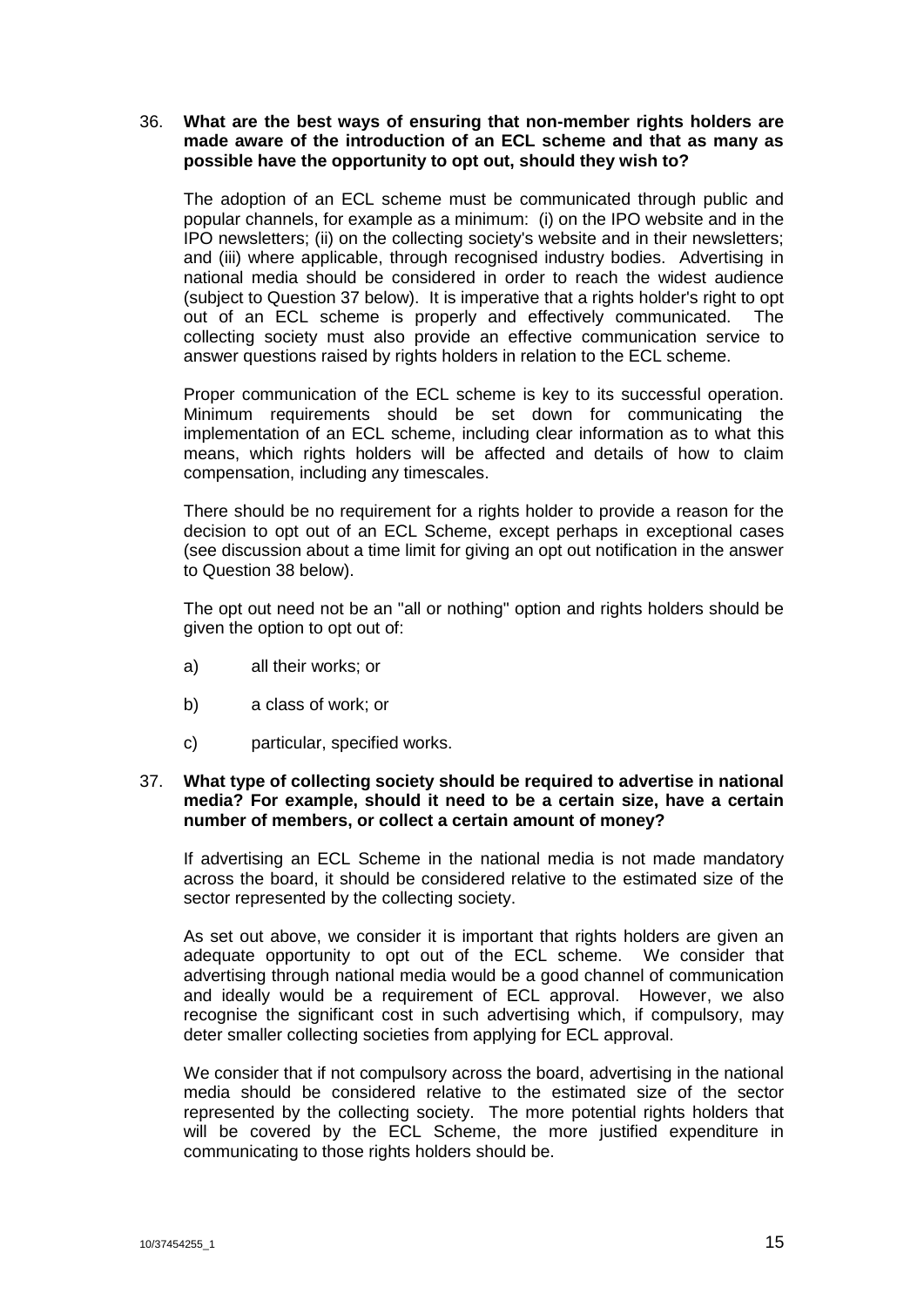Provision should be considered to allow joint advertising by collecting societies who receive ECL approval around the same time.

#### 38. **What would you suggest are the least onerous ways for a rights holder to opt out of a proposed extended licensing scheme?**

It is important that the opt out should be simple and readily available through different media at zero or negligible cost for rights holders (including disabled rights holders) without the need to state reasons.

The proposal that the opt out mechanism shall "be simple and at zero or negligible cost to the rights holder", e.g. by means of "email or a telephone call to a free phone or local number", is agreed. In a digital age, the ability to opt out through the relevant collecting society's website online should also be available.

Confirmation of an opt out notification should be sent by letter or email by the collecting society to a confirmed address of the creator so as to safeguard against false notifications (see also the answer to Question 39 below).

The notice should be provided to the collecting society. Allowing for the notification to also be made to the user (as in the current and proposed system in Sweden), may be considered to unduly complicate the issue and create a high administrative burden.

It is important that rights holders do not have to give reasons for their opt out but it is important the opt out clearly defines the effect (scope) the opt out should have (see Question 36 above).

A rights holder should be given a sufficient length of time to opt out of the ECL Scheme. However, once this period has expired, the rights holder should not be allowed to opt out at any given time, as users may have invested in using the relevant works, unless there are exceptional circumstances, for example:

- The collecting society has failed properly to communicate the ECL scheme.
- A rights holder can demonstrate there are significant reasons (for example its moral rights) to object to the use of the copyright work.
- The rights holder can demonstrate a justification for removal of the rights from new licences only.

The timescales for opt outs should run from the implementation of the scheme and from the publication of new works. If a rights holder chooses not to opt out, this should not preclude him or her from opting out their future works from the ECL scheme.

The evidence from the current system in Sweden is that very few creators actually use their right to opt out of the ECL scheme. The creators' main interests lie instead in the proper reporting of use of works and the collection and distribution of remuneration. That being said, the requirements of providing information as discussed in relation to Question 36 above should be complemented by appropriate means of opting out.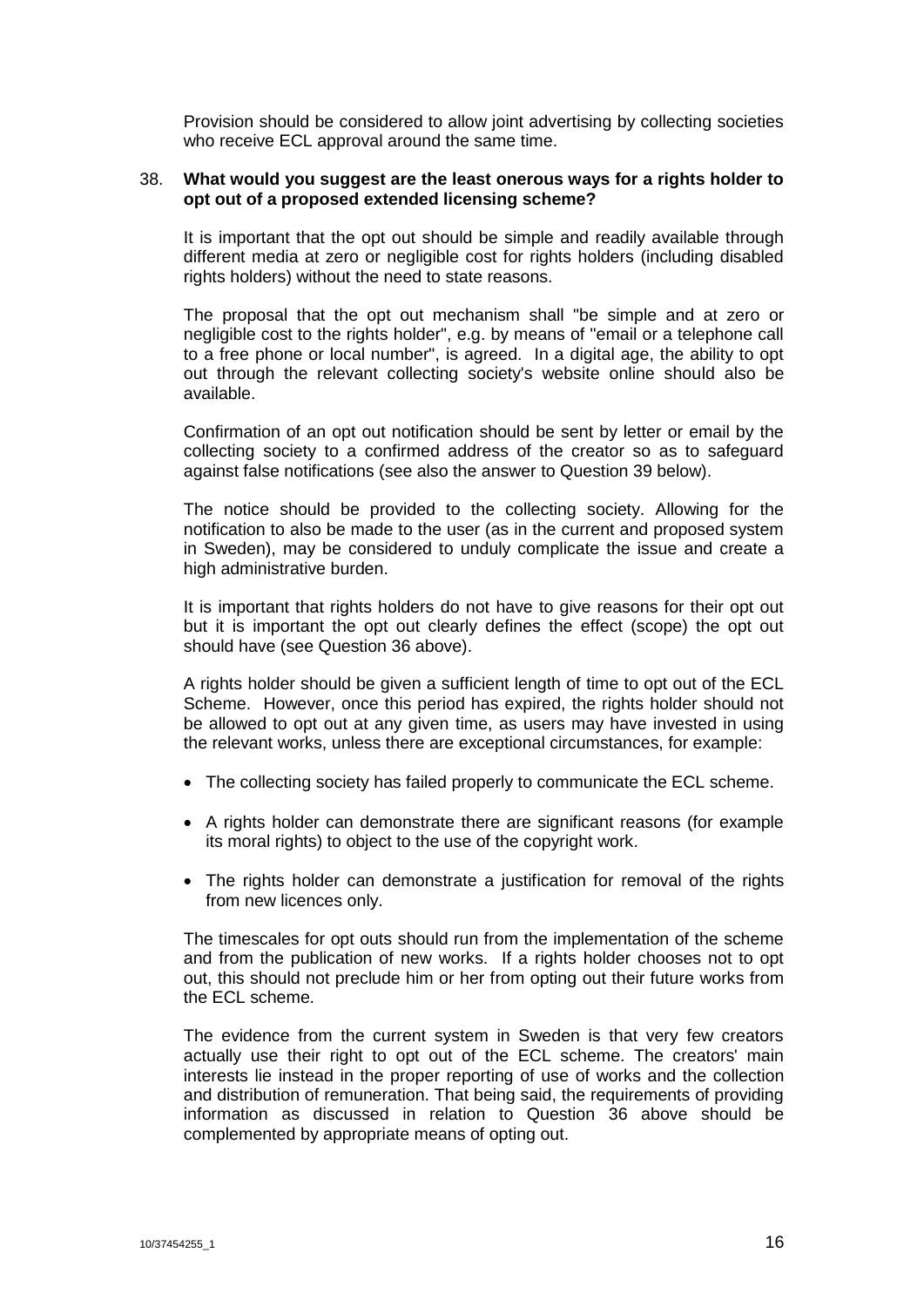# 39. **Should a collecting society be required to show that it has taken account of all opt out notifications? If so, how should it do so? Please provide reasons for your answers.**

Yes. It is important for an ECL scheme to work that the licensee understands what is not covered by its licence. If opt outs are not properly applied or communicated licensees could easily act outside of the scope of their licence and infringe someone's work. An accessible database of opted out works/rights holders should be available for this purpose.

It should be the responsibility of the collecting societies to ensure the proper handling of opt out notifications. An opt out notification should be enforceable by the rights holder once submitted to the collecting societies and it should be for the collecting societies to indemnify the users for any costs associated with improper handling of opt out notifications leading to the need to limit the use. The opt out notifications received should be clearly communicated to the users (including potential users) by the collecting societies, either directly or by information available from searches in a database.

# 40. **Are there any groups of rights-holders who are at a higher risk of not receiving information about the introduction of an ECL scheme, or for whom the opt-out process may be more difficult? What steps could be taken to alleviate these risks?**

Unsophisticated rights holders who are not accustomed to commercialising their works are at higher risk of not receiving information about the ECL Scheme. It is difficult to address this, other than through the communication channels suggested in Question 36 above. It is important that communication channels also address the needs of rights holders with disabilities. Websites should cater for individuals with visual impairment and Braille materials should be made available on request.

The right to opt out should be communicated and the means set up for submitting notifications in a way considerate also to creators with disabilities.

Access by overseas rights holders and users needs also to be addressed.

## 41. **What measures should a collecting society take to find a non-member or missing rights owner after the distribution notice fails to bring them forward?**

A collecting society should take sufficient measures to locate non-member or missing rights owners, but the measures should not be so extensive and of such cost as to unreasonably reduce the remuneration due to identified rightsowners and members. A collecting society may be required to keep lists of works and its creators. All reasonable efforts should also be made to identify any mistakes in the reporting of use of works, such as wrongly spelled names or incorrectly given titles, against such lists. The proposals in relation to Orphan Works need to be considered in this context.

# 42. **How long should a collecting society allow for a non-member rights holder to come forward?**

A minimum period of three years might be considered appropriate. However, a collecting society should be free to adopt a longer period.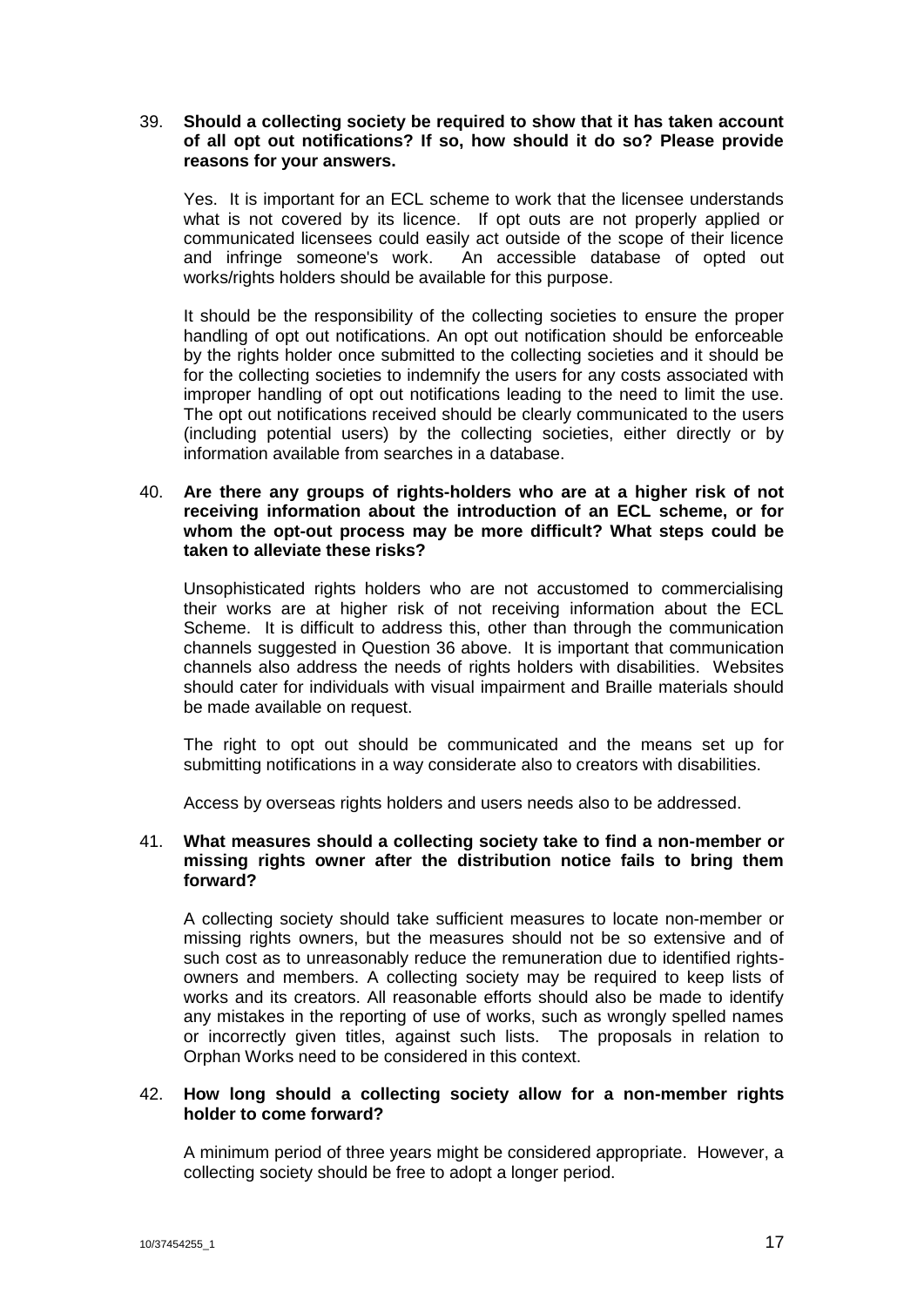A minimum period of three years is provided in the Nordic countries. The period seems reasonable and a collecting society should therefore be under an obligation to allow claims for remuneration for at least that time. A collecting society should, however, be free to adopt any longer period which its members consider appropriate.

## 43. **Aside from retention by the collecting society or redistribution to other rights holders in the sector, in what other ways might unclaimed funds be used? Please state why you think so?**

Unclaimed funds could be used for charitable or educational purposes, for example, to improve information available to licensees and end users.

# **Exceptions to Copyright**

#### 67 **Do you agree that a private copying exception should not permit copying of content that the copier does not own?**

First, we would like to make some preliminary observations that apply to private copying, and questions 67-71, in general.

- As recognised in the IPO's Copyright Consultation Report ("CCR"), any amendments to UK law will have to comply with (i) EU law, and (ii) international law. We refer in particular to:
	- o the following provisions of the Infosoc Directive (2001/29/EC):
		- recital 38: indicates that the right to introduce a private copying exception is limited to the reproduction right, and to reproduction of audio, visual and audio-visual material for private use, accompanied by fair compensation;
		- **EXEC** article 5(2): Member States may provide for exceptions or limitations to the reproduction right "in respect of reproductions on any medium made by a natural person for private use and for ends that are neither directly nor indirectly commercial, on condition that the rightholders receive fair compensation which takes account of the application or non-application of technological measures" (emphasis added); and
	- o the three-step test in the Berne Convention and TRIPS ("members shall confine exceptions … to certain special cases which do not conflict with a normal exploitation of the work and do not unreasonably prejudice the legitimate interests of the right holder"; emphasis added).
	- The UK government has decided that it does not intend to consider introducing a private copying levy. We agree with that position (in view of the various problems associated with such levies, which are summarised in the CCR). However, the effect of this decision is that there will be no separate scheme for ensuring fair compensation. As a result, it is vital to ensure (taking into account in particular the provisions of EU and international law mentioned in the previous bullet point) that any private copying exception causes no or negligible harm to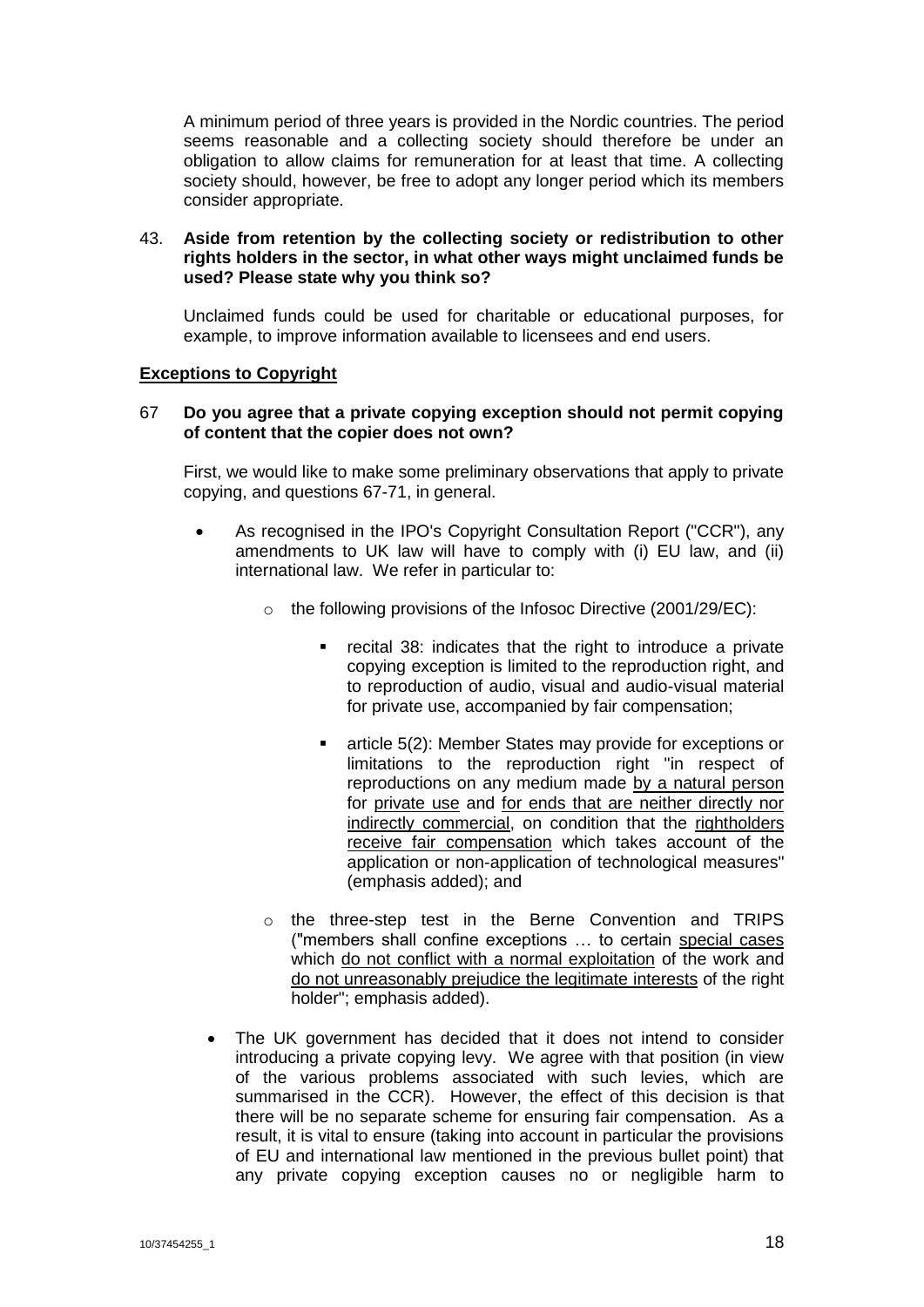rightholders. This will, for example, be the case where the exception legitimises acts of copying which rightholders do not object to, and would not want (or would not practically be able) to seek to charge a separate fee for.

- It is important to bear in mind what the reasons for introducing the proposed private copying exception are, in determining how it should be formulated. It seems to us that the main reason for introducing this exception is to increase public respect for UK copyright law. The reason why the exception would tend to do this is it would render lawful acts which are undertaken by a large section (perhaps the majority) of UK society, and which society does not generally consider morally objectionable or harmful, and rights owners have not generally complained about, but which currently infringe copyright. The classic example of such an act would be an individual who transfers a CD to a computer, and then on to an iPod (which as the law stands would potentially involve at least two infringing acts). It may be that there would also be a subsidiary benefit to introducing this exception, of incentivising the design of products and software which enable individuals to undertake private copying. But we do not see this as particularly significant or certain to apply, given that electronics manufacturers have been developing and selling on the UK market a vast range of products in recent years which enable private copying, notwithstanding the fact that such copying amounts to an infringement of copyright.
- The justification for this exception is not, and should not be, simply that a lot of people undertake private copying. So for example, the fact that a significant percentage of the UK population use P2P file sharing services such as the Pirate Bay does not mean that such services should benefit from an exception. Such copying causes serious financial harm to rightholders' businesses.

In terms of the specific answer to question 67, we answer yes, as this would not be consistent with the above-mentioned provisions of EU and international law, as it would conflict with normal exploitation of the work and unreasonably prejudice the legitimate interests of the rightholder, for example by causing consumers not to pay for copies of musical or audio-visual works, as they could instead:

- obtain them via peer to peer file sharing websites;
- copy them from works owned by people they know;
- copy works they own and pass on the originals to friends.

This would inevitably cause rightholders' sales to fall, at a time when the music and media industries (not least in the UK) are already suffering greatly from online piracy.

Further, allowing individuals to copy content which they do not own would run directly contrary to the aim stated above of improving public respect for UK copyright law (as it would send a message that copying content which belongs to someone else in circumstances where the rightholder receives no compensation is perfectly acceptable).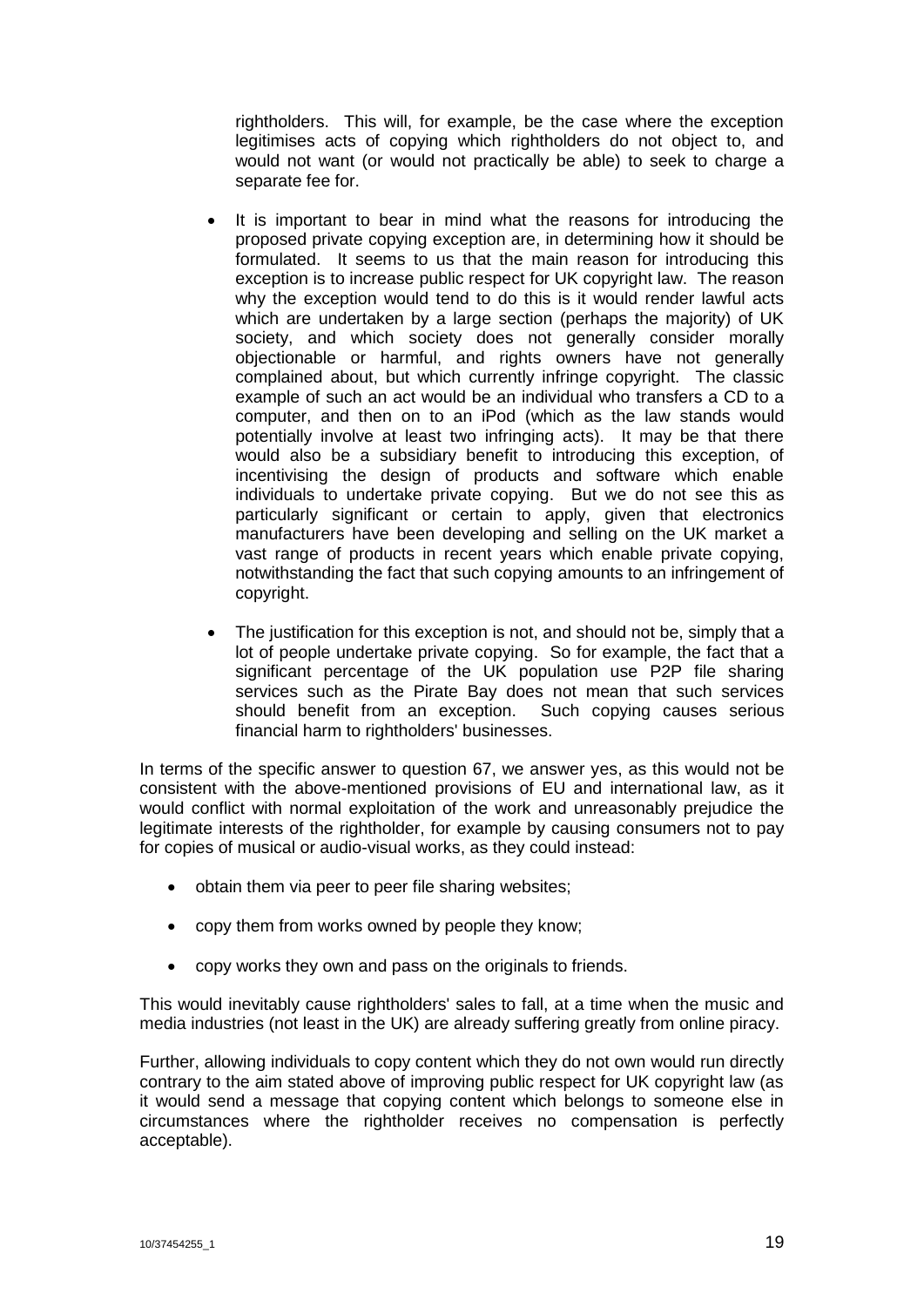# 68. **Should the private copying exception allow copying of legally-owned content for use within a domestic circle, such as a family or household? What would be the costs and benefits of such an exception?**

We would not recommend wording the exception in this way, for the following reasons:

- there is a clear likelihood that this will cause significant damage to rightholders (which would potentially render the provision non-compliant with EU and international law as mentioned above). For example, people living in the same household may currently have various reasons to purchase more than one copy of a work: they may only be living together on a temporary basis (e.g. students, flatshare), they may want to have a copy of the work to enjoy outside the house, etc. If the exception allowed those living in the same home (and/or in the same family) to copy one another's works, less works would be bought, which would obviously harm rightholders; and
- there are difficulties with defining concepts like "domestic circle", "family", "household". This means that if these terms were used, the scope of the exception would be likely to be unclear. Given the difficulties of enforcement for rightholders in the domestic context (massive number of infringers, lack of visibility, high costs of enforcement relative to level of likely damages), consumers are likely to interpret any uncertainty as permission to copy.

It may be noted that individuals can already undertake various acts in relation to copyright works which they own, which enable other household members to enjoy them, without needing an exception from copyright infringement, for example:

- lending a work to a household member would not amount to an infringing act, provided no charge was made for the lending (the infringing act of "lending" under the CDPA only occurs if done through an establishment which is open to the public);
- playing music or films to friends or family in the home would not ordinarily amount to an infringing act, because it is not done in public.

# 69. **Should a private copying exception be limited so that it only allows copying of legally-owned content for personal use? Would an exception limited in this way cause minimal harm to copyright owners, or would further restrictions be required? What would be the costs and benefits of such an exception?**

Yes: private copying should be limited to copying of legally owned content for personal use, because (as mentioned above) a wider exception would cause harm to copyright owners. It seems to us that such an exception should cause minimum harm, provided (as required under EU and international law) it is also limited:

- to the reproduction right;
- to audio, visual and audio-visual works;
- to private use by the owner of the original content ("the Original");
- to use by a natural person;
- to use for ends that are neither directly nor indirectly commercial;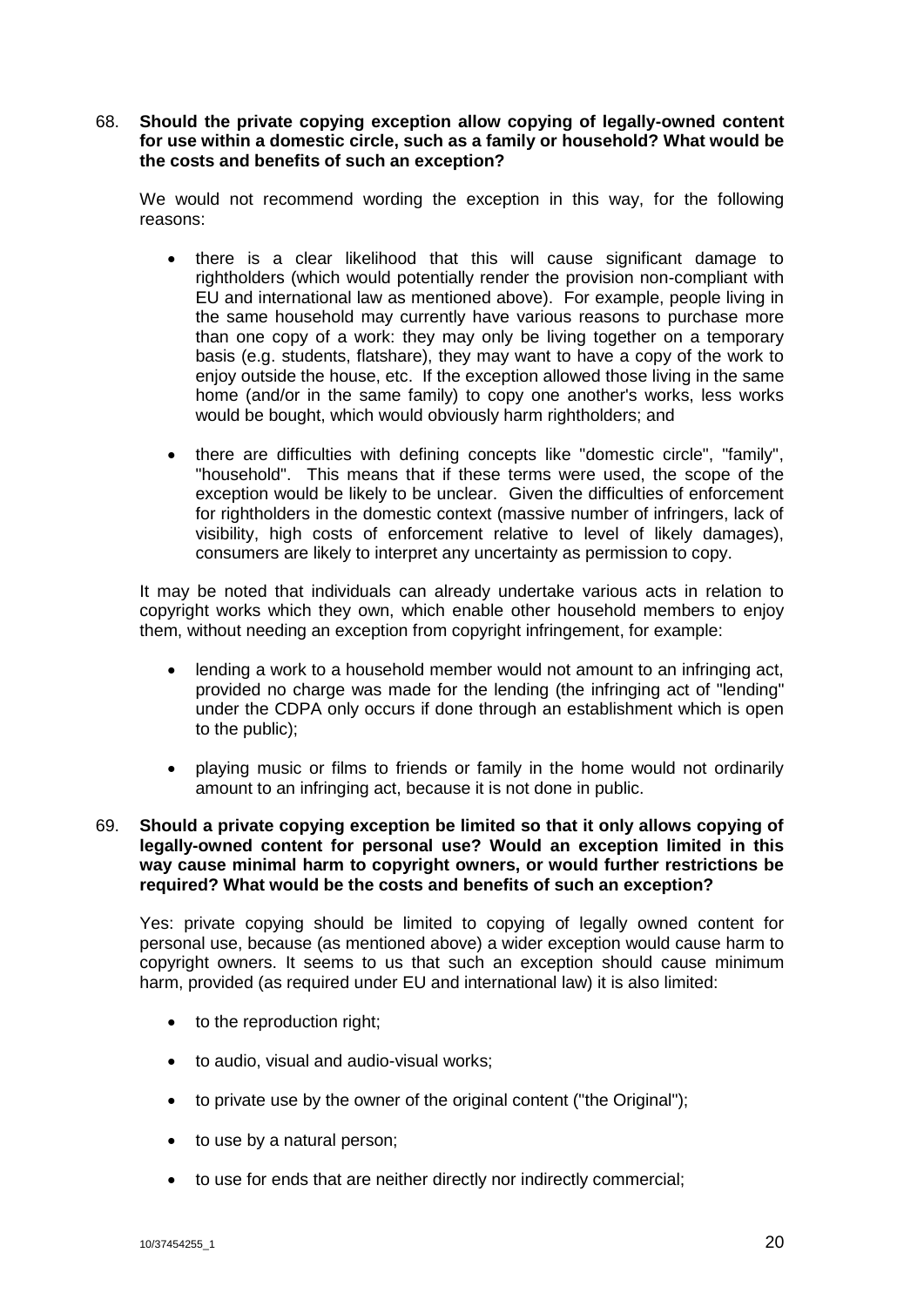- so that, as under the format-shifting defences enacted in Australia (by their Copyright Amendment Act 2006), it ceases to apply if the main copy of the work is sold, hired, traded or distributed to a third party. On the disposal of the original to another person, all other copies should become infringing copies (so that it would be the owner's responsibility to delete all copies prior to disposal of the Original). The aim of this is to avoid the situation where a person acquires the Original, makes a free copy of it under the exception, and then disposes of the Original to another person (who might repeat the process), such that the rightholder would end up selling less copies;
- it should be clear in the legislation that "legally owned content" would not include streamed audio/ visual content which is simply made accessible to internet users, unless the terms of use permit the internet user to make a permanent copy.

As digital technology is constantly evolving, it is possible that permitting such private copying would cause future harm to rightsholders which is currently hard to foresee. As a result, we would recommend that there be a specific statutory requirement to keep under review the impact of the defence on rightsholders, and for the government to take appropriate measures to protect rightsholders if the exception starts unreasonably to prejudice their legitimate interests.

If, as hoped, this exception caused minimal harm to rightsholders, the costs of this amendment should also be minimal.

As mentioned above, the main benefit that should follow from this amendment would be to bring the law into line with consumer behaviour and help to reduce uncertainty over what is and is not legal, and thus increase public respect for copyright law. It may be that there would also be a subsidiary benefit, of incentivising the design of products and software which enable individuals to undertake private copying.

## 70. **Should a private copying exception be explicitly limited so that it only applies when harm caused by copying is minimal? Is this sufficient limitation by itself, or should it be applied in combination with other measures? What are the costs and benefits of this option?**

No; the exception suggested here would not provide the necessary certainty (which is important for both the public and rightsholders) as to the scope of permitted acts. Other jurisdictions, such as Australia, have provided certain and specific limitations, and such an approach (applying the limitations listed in the previous section) is recommended over referring to a "minimal harm" concept.

## 71. **Should the current mechanism allowing beneficiaries of exceptions to access works protected by technological measures be extended to cover a private copying exception? What would be the costs and benefits of doing this?**

No. It should be recalled that the main reason for introducing this exception is to bring copyright law into closer line with reality and consumer expectations, and so increase respect for the law (it is not because there is some other overriding public policy reason why it is socially or economically important for individuals to be able to make copies for private use). If rightsholders wish to apply DRM, they should not be prevented from doing so by a private copying exception.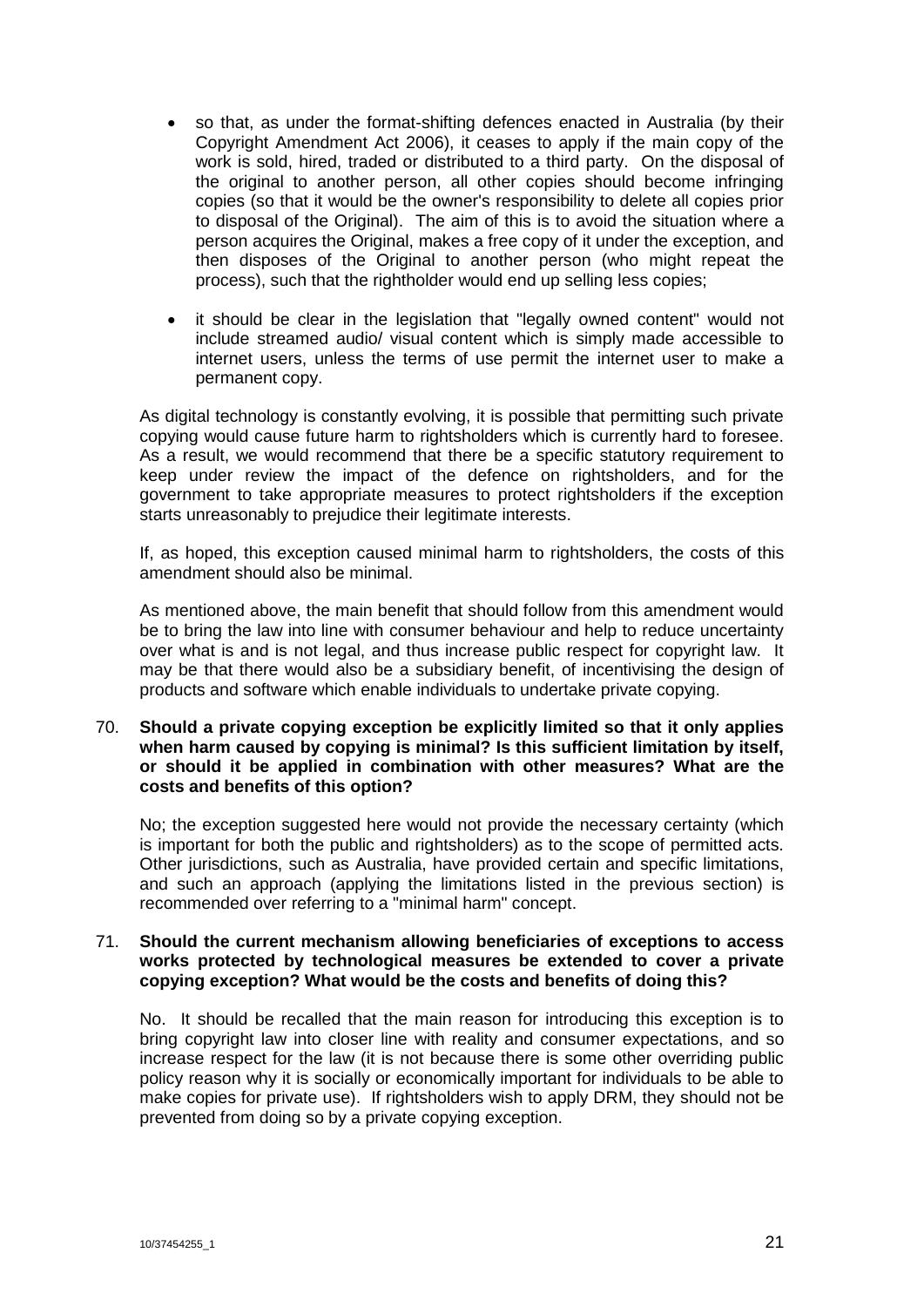Our responses to a number of the questions posed in Chapter 7 are submitted elsewhere. We would like, however, to comment on the copyright exceptions in general, as invited to do in paragraph 7.22 of the Consultation.

The Government should not assume that the exceptions included in the Copyright Directive were intended to create "the right conditions for economic growth" (7.6) or that their introduction will necessarily "help to encourage innovation and will provide new opportunities for economic growth." (7.8) The background to the Directive and the attitude the Court of Justice of the European Union (the "**CJEU**") has taken to the exceptions suggests that they will not help to promote these aims in the way envisaged or hoped by the consultation. The Copyright Directive is not an exceptions regime that truly promotes and supports economic growth. Such a regime would need greater support from the EU, as the Consultation and Hargreaves Review both acknowledged.

The list of permissible exceptions in Articles 5(2) and 5(3) of the Copyright Directive was not put together with the view to creating the right conditions for economic growth or, indeed, with any intention that the Directive was permitting exceptions that would be the most beneficial to economic growth. The list was compiled for a much more pragmatic reason: "the Council has accepted taking on board a number of additional, narrowly-defined exceptions to accommodate requests from Member States" (see paragraph 35 of the Council of the European Union's Common position of 26 July 2000, 9512/00 ADD 1). The list was drafted to avoid Member States being forced to introduce new exceptions ("This list takes due account of the different legal traditions in Member States" – Recital 32) and to allow them to retain the exceptions that they already had (see, for example, Article 5(3)(o)).

The recitals to the Copyright Directive reinforce the impression that the aims targeted by the Government in the Consultation are not those that the drafters of the Directive had in mind. For example, Recital 31 refers only to "A fair balance of rights and interests between the different categories of rightholders… and users of protected subject-matter must be safeguarded." The Recitals which refer to the specific exceptions make it clear that the Directive's primary concerns are protecting the rightholders preventing "harm to rightholders" and ensuring they receive "fair compensation" (see, for example, Recitals 35 and 38). This is an important proposition, because it, in part, informs the attitude that the CJEU has taken when interpreting the exceptions. It is the CJEU that, ultimately, will determine the scope of the exceptions.

The CJEU has given the exceptions a "narrow construction": "it should be borne in mind that, according to settled case-law, the provisions of a Directive which derogate from a general principle established by that Directive must be interpreted strictly"<sup>1</sup>. Further, the CJEU explained that "this is all the more so"<sup>2</sup> in light of the Directive's incorporation of the Berne Convention's three-step test<sup>3</sup>. The exceptions "must also be interpreted in the light of the need for legal certainty for authors with regard to the protection of their works."<sup>4</sup>

<sup>1</sup> <sup>1</sup> Case C-5/08 *Infopaq International v. Danske Dagblades Forening* at [56]

<sup>2</sup> *Infopaq* at [58]

<sup>&</sup>lt;sup>3</sup> By virtue of Article 5(5) of Directive 2001/29, exemptions are to be applied only "in certain special cases which do not conflict with a normal exploitation of the work or other subject-matter and do not unreasonably prejudice the legitimate interests of the rightholder."

<sup>4</sup> *Infopaq* at [59]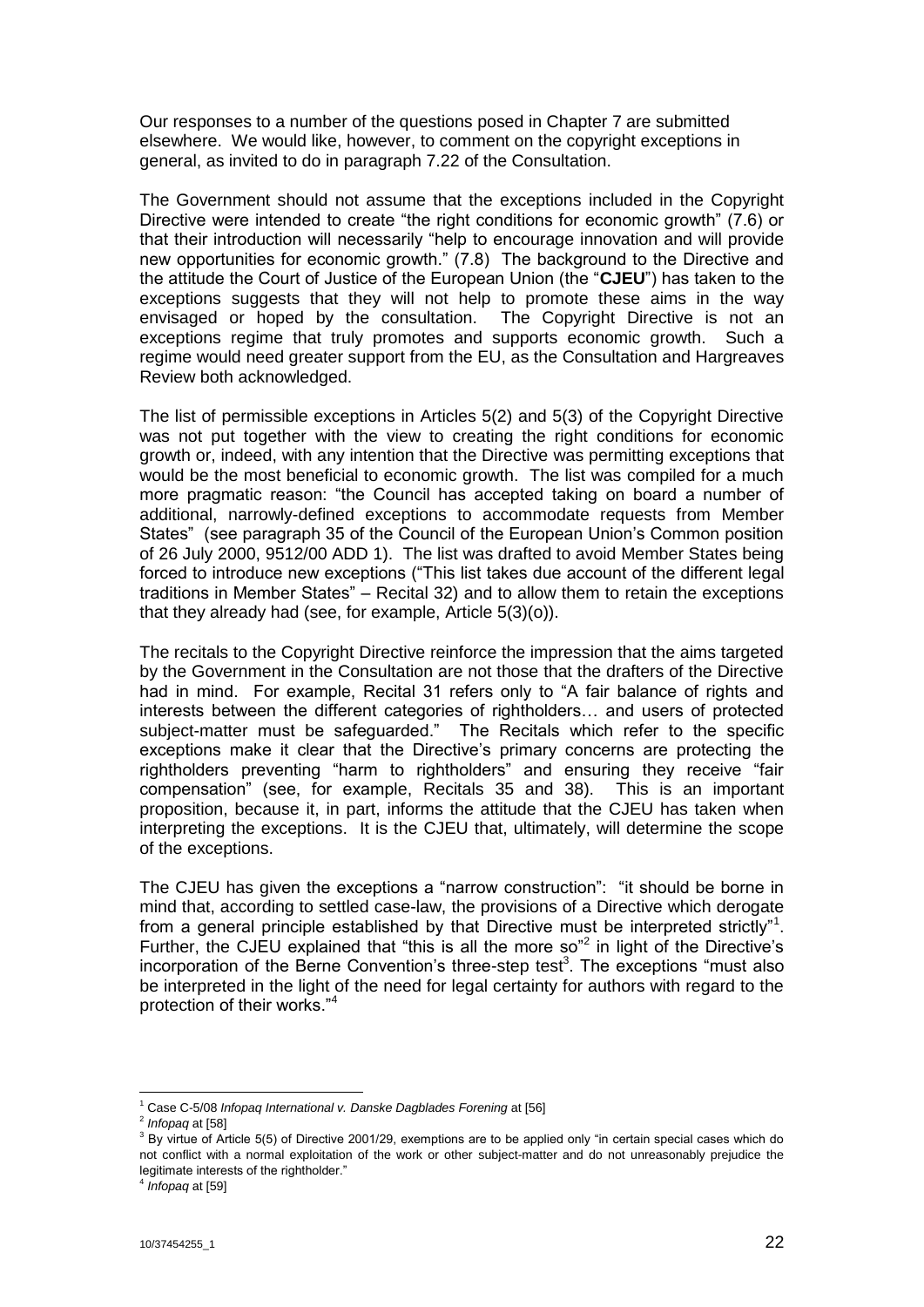The CJEU has taken this approach in a number of other rulings. The *Stiching v Opus Supplies<sup>5</sup>* case is instructive:

23 With regard to the answer to the question of the identification of the person who must be regarded as responsible for paying the fair compensation, the provisions of Directive 2001/29 do not expressly address the issue of who is to pay that compensation, meaning that the Member States enjoy broad discretion when determining who must discharge that obligation.

24 That being the case, the Court has already held that the notion and level of fair compensation are linked to the harm resulting for the author from the reproduction for private use of his protected work without his authorisation. From that perspective, fair compensation must be regarded as recompense for the harm suffered by the author (*Padawan*, paragraph 40).

25 In addition, as is apparent from recital 31 in the preamble to Directive 2001/29 and from paragraph 43 of Padawan, a 'fair balance' must be maintained between the rights and interests of the authors, who are to receive the fair compensation, on one hand, and those of the users of protected works, on the other.

32 It should however be recalled that, according to recital 9 in the preamble to Directive 2001/29, the European Union legislature expressed its desire for a high level of protection to be guaranteed for copyright and related rights, since they are crucial to intellectual creation. Their protection helps to ensure the maintenance and development of creativity in the interests of authors, performers, producers, consumers, culture, industry and the public at large. Thus, according to recital 10 in the preamble to Directive 2001/29, if authors or performers are to continue their creative and artistic work, they have to receive an appropriate reward for the use of their work.

The CJEU's narrow construction of the exceptions appears to conflict with the prior English approach to the exceptions<sup>6</sup>; that they are intended to strike a balance of the rights of the copyright holder with the interests of the wider public. See, for example, the statement of the Court of Appeal in *Pro Sieben<sup>7</sup>* :

'Criticism or review' and 'reporting current events' are expressions of wide and indefinite scope. Any attempt to plot their precise boundaries is doomed to failure. They are expressions which should be interpreted liberally.

#### 75. **Would extending the copyright exception for research and private study to include sound recordings, films and broadcasts achieve the aims described above? Can you provide evidence of its costs and benefits?**

Yes (to first question).

Copyright Directive (2001/29/EC, Art 5(3)(a)) enables member states to implement copyright exceptions for research. UK copyright law has limited this exception to literary, dramatic, musical or artistic works, and certain published editions (s. 29(1) and (2) CDPA). UK Government proposes that the UK should make this exception "work-neutral" by extending to sound recordings, films and broadcasts. The

1

 $5$  C-462/09

<sup>6</sup> The Canadian approach to a similar statutory framework is revealing here, as demonstrated by the *CCH Canadian*  decision. "The fair dealing exception… is a user's right. In order to maintain the proper balance between the rights of a copyright owner and users' interests, it must not be interpreted restrictively."

<sup>7</sup> Per Robert Walker LJ at 614 in *Pro Sieben*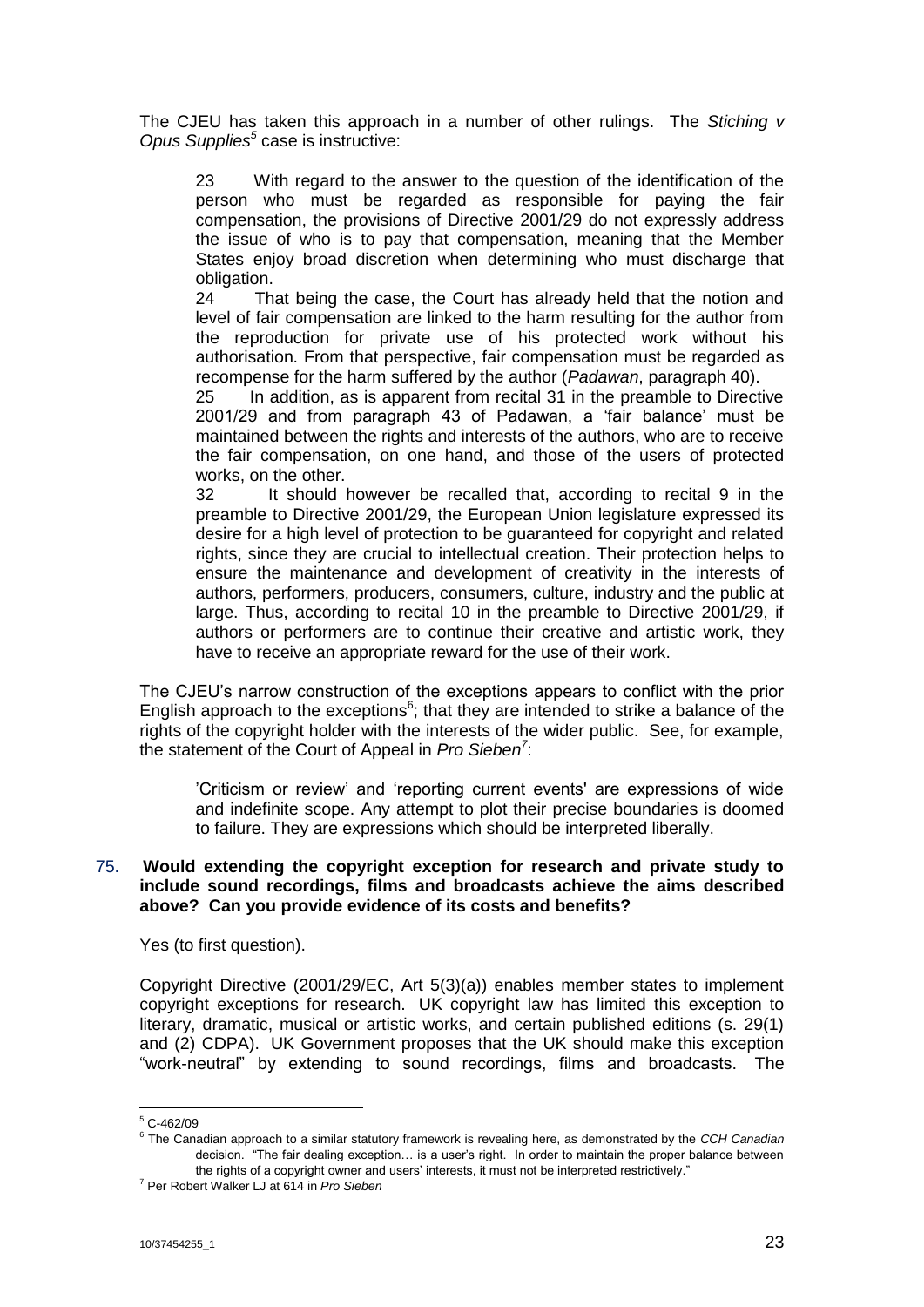Government points out that the current law is inconsistent and prejudices research in the humanities, and that both Hargreaves and Gowers argued for this change.

We support this change for the reasons given in the Consultation.

#### **Parody, caricature and pastiche**

#### 81. **When introducing an exception for parody, caricature and pastiche, will it be necessary to define these terms? If so, how should this be done?**

No, in answer to the first question.

In general, the CLLS supports proposed changes to the copyright regime which would better meet the expectations of users and would improve the public perception of copyright law. However, this should not be done in a way that would increase uncertainty, as this would be detrimental both to the creators and to the users. The exception should also not be defined in a way that permits uses of works which do not justify why a rights owner should not be able to control that use and seek a licence fee for it. Identifying the circumstances in which a user should be free to use a creative work and being able to justify those circumstances, in a way that is clear, predictable and fair to rights owners, should be the priority.

Given this, we do not agree that a statutory definition of parody, caricature and pastiche (together, "parody") should be included. It is commonly acknowledged in the literature that no stable definition exists. Comparing, for example, the Australian approach with the American approach shows that even legal systems do not agree. Further, even within America there has been some difficulty in identifying exactly what kinds of parodies are caught, particularly in relation to the "target and weapon" parodies. Nevertheless, common characteristics of legitimate parodies can be identified (see our response to Question 82). In any event, it can prove difficult to apply definitions to any given alleged parody in a way that would promote the economic growth (i.e. market for parodies) sought by the Consultation.

Even though we do not support the introduction of specific definitions of the terms, we feel that the exception must incorporate factors to be taken into account which would reflect the circumstances in which it can be justified that a licence is not needed. In this way, the exception itself would help to identify the circumstances in which the Consultation's apparent view (that economic growth is better served by introducing an exception for parody rather than the current situation of requiring licences to be paid to copyright owners) can be justified.

The suggested approach would guard against our concern that merely taking a substantial part of a copyright work for the purposes of "comic effect" (as referred to in paragraph 7.117) should not be sufficient for the exception to apply. If a user has merely created a funny or comic version of a work, we cannot see why this use should have a greater claim to be a free use than, for example, performing it to an audience in an expert way, making a film of the work, or translating that work. If the only motivation of the user is to create a comic version of a work, we do not see why he should not have to obtain a licence for that version. For this reason, we are concerned that the impact assessment refers to Peter Kay's version of "Is this way to Amarillo?" as being a use of a work that might benefit from the parody exception. Regardless of the benefits that may have flowed to Tony Christie's original, we would suggest that there is no good reason why Peter Kay should not have been required to obtain a licence for this use. As the Hargreaves report acknowledged, comedy is big business. As such, it should not be immune from paying royalties to incentivise the creation of works on which it relies to build that business.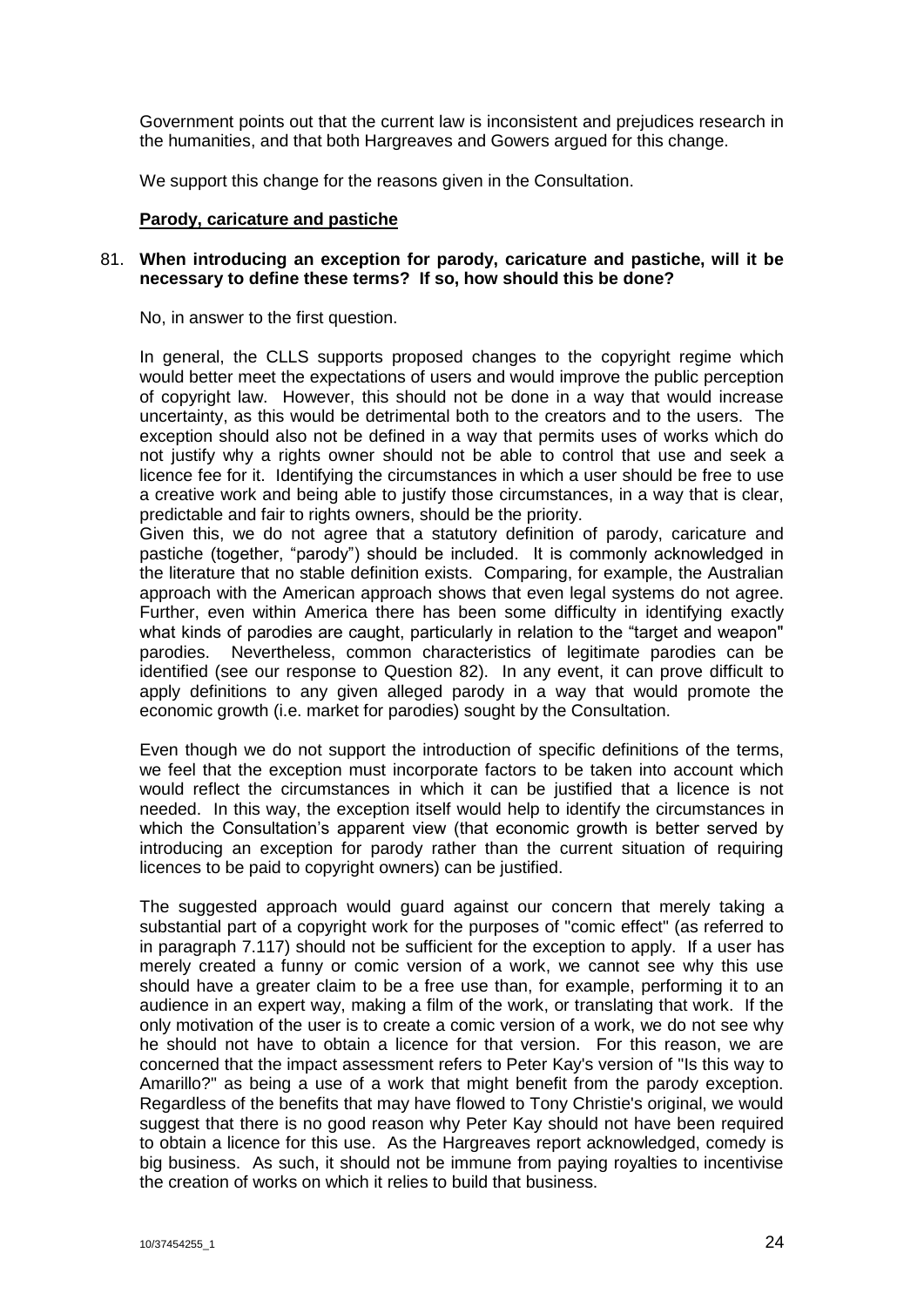#### 82. **How should an exception for parody, caricature and pastiche be framed in order to mitigate some of the potential costs described above?**

We suggest that the exception for parody, caricature and pastiche should be framed by reference to a number of indicative characteristics which a court could use in assessing whether the exception applies.

- This approach has precedents. For example, Section 97A CPDA, which implemented Article 83 of the Copyright Directive, sets out some criteria which a court can take into account in determining whether the test has been satisfied, which were not present in the text of the Directive. The Australian Copyright Act also explicitly includes some fair dealing criteria which are generally applicable. It is not suggested that these fair dealing criteria for parody should be of more general application in the amended act because the existing corpus of case law already clearly sets out those criteria as applied to the particular legislative context.
- Further, the suggested approach would better support the Consultation's aim of promoting the conditions for economic growth. It is suggested that the better way of doing this is not simply to introduce exceptions that, in the government's view would promote economic growth, but to do so in as clear and predictable way as possible. Where neither the user nor the creator knows what the parameters of permitted use are, it is likely to lead to complicated advice, complaints, disputes and costly litigation. Clearly setting out the parameters in advance helps to narrow the issues between the parties and to measure their expectations.
- Given the potentially wide and uncertain definitions of parody, it is quite possible that whether a parody qualifies for the defence might come down to sophisticated expert evidence and, ultimately, matters of taste (particularly given the problems caused by the uncertainties inherent in the nature of parody as an art form). The law is generally reluctant to allow matters of taste to enter judicial consideration, for example, the statements in Section 4(1)(a) CPDA that the artistic works are listed are protected "irrespective of artistic quality". It is suggested that introducing a framework for the assessment of whether the exception can apply would help to avoid matters of taste entering into judgments and could promote consistent decision making. Economic growth is more likely in circumstances where would-be parodists and their backers and investors are more confident that their use is not going to be infringing.
- We note that other countries in Europe that have a specific parody defence have not taken this approach. However, we would suggest that this is not sufficient reason for the UK government not to do so. Those countries will have a long tradition of relevant case-law which identify what falls in and outside the exception. The UK does not have that benefit (in the way it does, for example, for the other fair dealing exceptions) so legislation should make up for it.

It is suggested that the defence for parody, caricature and pastiche could be framed in the following way:

*Fair dealing with a work for the purpose of parody, caricature and pastiche does not infringe any copyright in the work.*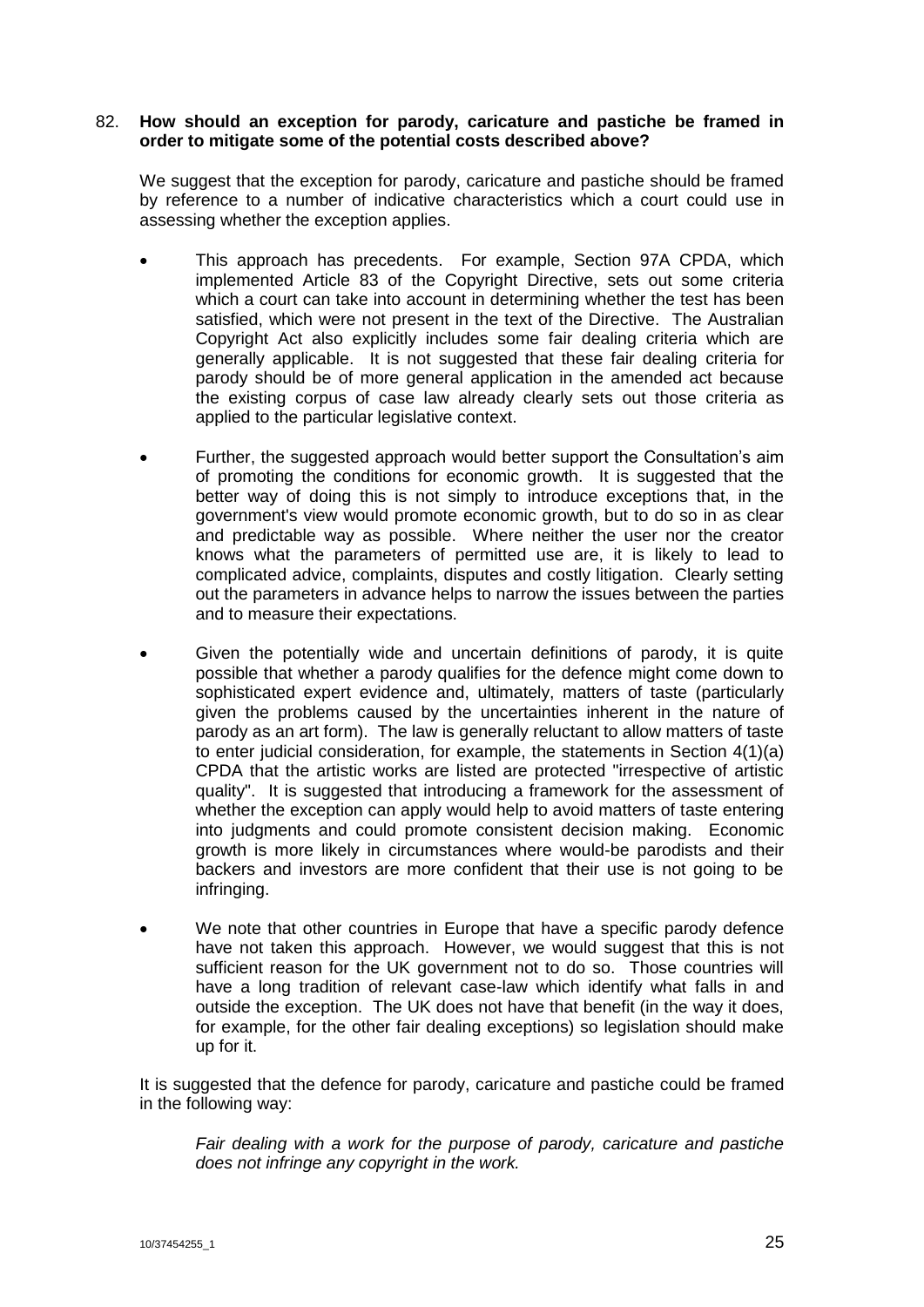*In determining whether the exception applies, a court shall take into account all matters which it considers to be relevant and, amongst other things, shall have regard to:* 

- *(a) the commercial use of the parody, caricature or pastiche;*
- *(b) the dominant impression of the parody, caricature and pastiche;*
- *(c) the transformative nature of the parody, caricature or pastiche, including the amount of independent creative input or commentary or criticism, whether of the work or otherwise;*
- *(d) the necessity to use the work;*
- *(e) the extent to which the parody, caricature or pastiche could be a substitute in the ordinary market for the work; and*
- *(f) the proportion of the work taken compared to the transformative nature of the parody, caricature or pastiche.*

It is suggested that these criteria would help to minimise the negative impact on copyright owners identified in the Consultation and would identify the circumstances in which a parody would fall within the exception:

- For example, it is clear that works made under the exception would not be able to mimic original works too closely and emphasises that the work made under it would need to go further than simply creating a comic effect. Potential Impact on sales of the original work is also taken into account. For example, the "Is this the way to Amarillo?" cover version might have displaced demand for the original given its almost entirely faithful reproduction of that original and there was minimal independent creative input, criticism or commentary, as the original was merely placed in a comic setting. Use merely for entertainment should not be enough to fall within the exception.
- The criteria also seek to prevent use for purely commercial reasons such as advertising. This is aimed at situations where, while there may be some comic repositioning of the well know work, the overall dominant impression is promoting the business of the user. The suggested wording would mean, for example, that the parody of Annie Leibovitz's picture of a naked Demi Moore by the producers of the Naked Gun 33⅓ film would not have been permitted under the proposal, contrary to the position in the US. This example also demonstrates that using a work in an unaltered way, with only a small amount of parodic overlay, may well not benefit from the defence. The amount of work taken would be high and the proportion of critical commentary or parodic purpose relative to that amount would be low.
	- A key difference between a parody and a mere comic version of a work and also the key difference between a parody and, for example, an expert public performance of a work is the distance between the parody and the original and the commentary that the parody provides. This distance is generated by the author's own independent creative input which provides something more noteworthy and justifiable than a mere rehashing of the original. The need to demonstrate this distance is all the more pressing for pastiche, because the commentary element of a parody or caricature is not necessarily present.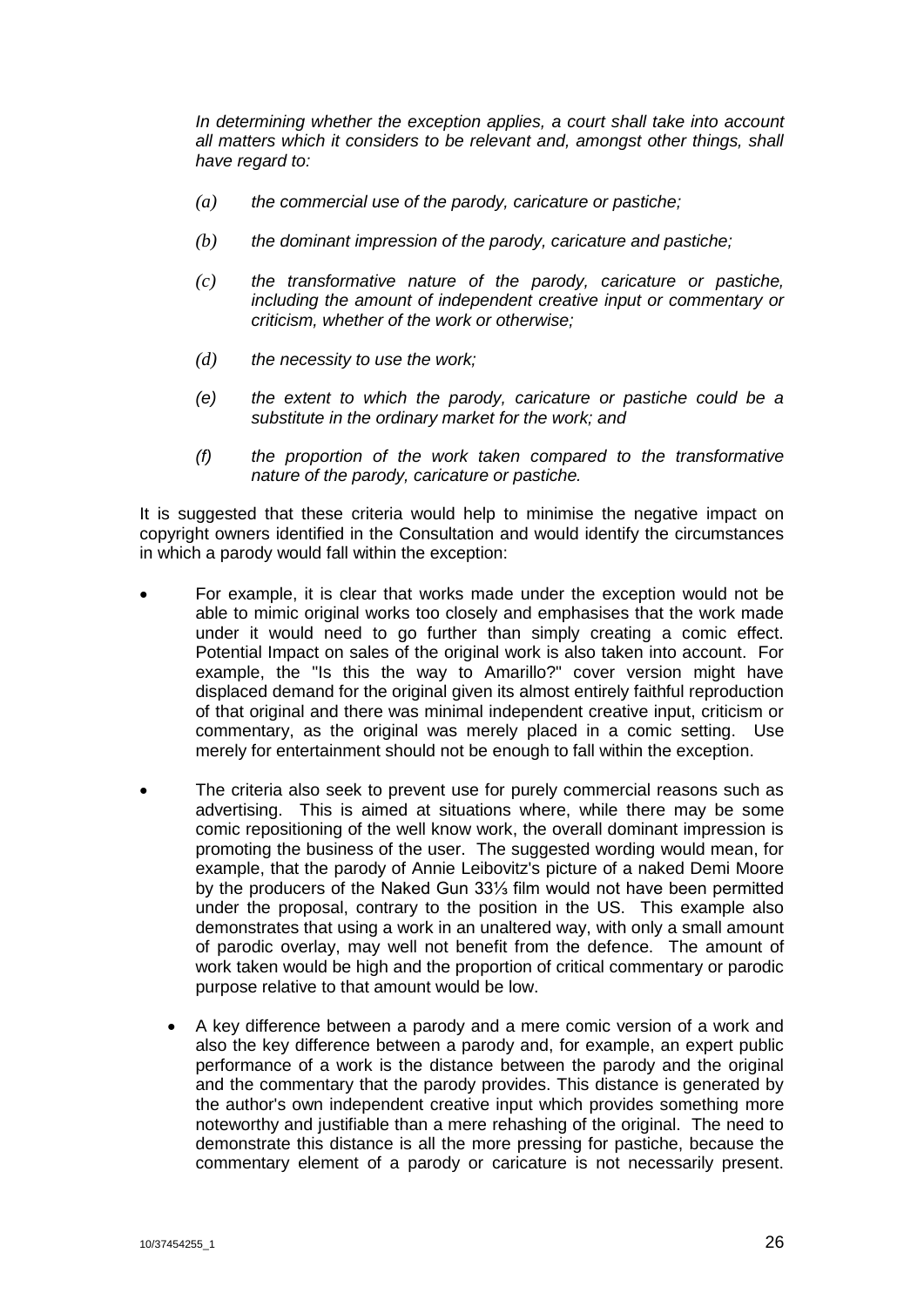Pastiches are more likely to be closer imitations of an original and to lack as much creative input.

The criteria seek to address the problems posed by use of some classes of work by parodists:

- For example, a parody of the lyrics of a song will inevitably have to reproduce in whole or at least a very substantial part, the musical work in that song. These could be owned by separate people. By way of comparison, music is exempted from the "free use" exception in Germany. Drafting an exception in such a way that allowed a parody of the lyrics but not use of the music for that purpose could defeat some of the purpose of the exception, as a whole class of works would be excluded from it. The exception is therefore worded to include use for the purposes of parody where that work might not itself be parodied. The fairness of using that musical work would be judged by reference to the criteria identified. The user has been saved the trouble of creating a musical work for himself; it is difficult to justify why he should always be able to make free use of it (see above in relation to the sports fan example).
- Another difficult case is artistic works, where a large portion or all of the work would need to be particularly reproduced in order to effect a parody of that work. It is suggested that the criteria identified would assist in resolving that tension because the amount of the taking would have to be justified by the dominant critical impression of the work. If, for example, the whole of the artwork was taken but only limited transformation took place, it is likely that the parody would remain a market substitute and would not contain sufficient independent and creative input to succeed as a parody. In short, the more that is taken, the more the parodic content that will be needed and the lower the harm to the rights holder.

The proposal also addresses an issue that the consultation paper failed to. That is the difficulties posed by satires whose intention is not to parody the work, "target parodies", but to use the work to comment or criticise wider concerns, "weapon parodies". Parody requires an original that can be imitated. Satire is not dependent on any one original work. It can be practically difficult to distinguish between instances of target and weapon parody. It should be recognised, however, that use of one work to criticize or comment on wider issues, rather than referring to the work itself, does raise different issues and has the potential to harm right owners in a different way to the target parodies.

- This is why one of the criteria refers to the necessity to use the particular work. It may often be difficult to demonstrate why a particular work in all other works was particularly suited to the target of the criticism. This is a valid concern. In circumstances where it is difficult to prove a necessity to have used that particular work, then it would be difficult to show that such use was justified. The other factors would then take on more importance in determining the fairness of the parody.
- This tension is also felt in circumstances where, for example, the melody of a song is taken but the lyrics are altered to make a particular point or where a music work or film is used in the background and sets the scene for independently created works. An example of the former is sports fans' songs. These regularly take the melody of popular music songs and change the words to refer to the subject of their song. An example of the latter is the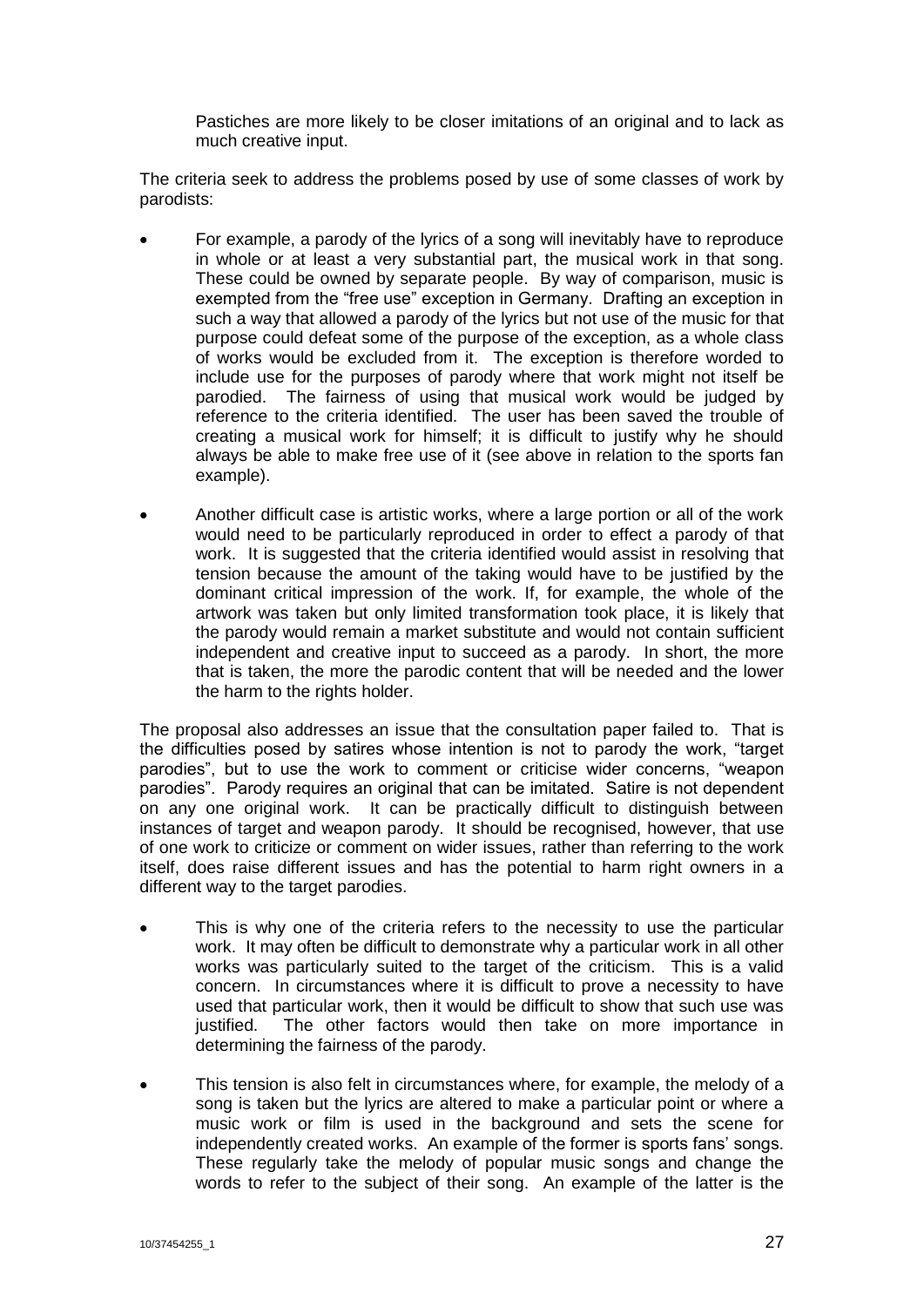various Downfall parodies. The parodists used particular scenes in the film to make a point unrelated to the film. In these circumstances, there would appear to be a good deal of independent creative input, a low level of commercial motivation and a low risk of market substitutability. On the other hand, there is no need to use that particular work and there is a low level of criticism or commentary (whether of the work or a third party). A distinction should also be drawn, for example, between commercially releasing the fans' songs (which would not be fair dealing) and the fans themselves singing them at matches (which would be fair dealing). If a TV producer used, for example, the Downfall scene in a satirical comedy programme, the defence might not apply if it could not justify why the Downfall scene in particular was used for that criticism. This is because of the commercial use and the wholescale use of the film. On the other hand, if the scene was particularly or solely suited to the criticism or commentary that the satire was trying to make, then the defence may apply.

- Another illustration was given in one of the follow up papers to the Gowers proposal to introduce a parody exception: a children's book being used in an anti-smoking campaign. It is suggested that the current criteria would not permit such use. There would be no necessity to use this particular work. The use would be heavily commercial or promotional and the dominant impression would not be one of criticism or commentary, but of gratuitous use of an unrelated story.
- An example which appears to sit on the line between target and weapon parodies is the use Barbie dolls in a US case to criticize society's views on beauty, yet at the same time to highlight and comment on the characteristics of the Barbie dolls as depicted by their manufacturer. This would, we suggest, benefit from the defence. There is some necessity to use the work and there is a heavy critical or commentary purpose behind the use.
- These kinds of examples also illustrate that the residual concept of fair dealing has some role to play independent of the individual characteristics. Gratuitous use of material should not be given carte blanche solely on the basis that there is some degree of criticism of a third party, comedy or dislocation of the original.

Applying the above criteria to the "Newport (Empire State of Mind)" parody, it is suggested that the exception would not, on balance, apply to it:

- While a substantial part of the lyrics was probably not used, all of the musical work was. The use of the music was commercial, because it was created to promote the stars of the video. The dominant impression was humour or spoof. The music was not transformed in any way. The music was not used as part of a commentary or criticism. There was no need to use this work; any number of songs could have been used to mock Newport. All or a very large part of the music was taken but there was no comment or critique in the lyrics to justify that taking. It is suggested that it may have been different if the music was taken to comment on New York itself, for example as part of a political protest.
- We accept that an argument could be made the other way, that the exception would apply to it. The definition of parody used in the Consultation was arguably met, as there was a comic repositioning of the original. The commercial use was inevitable and was directly related to the success of the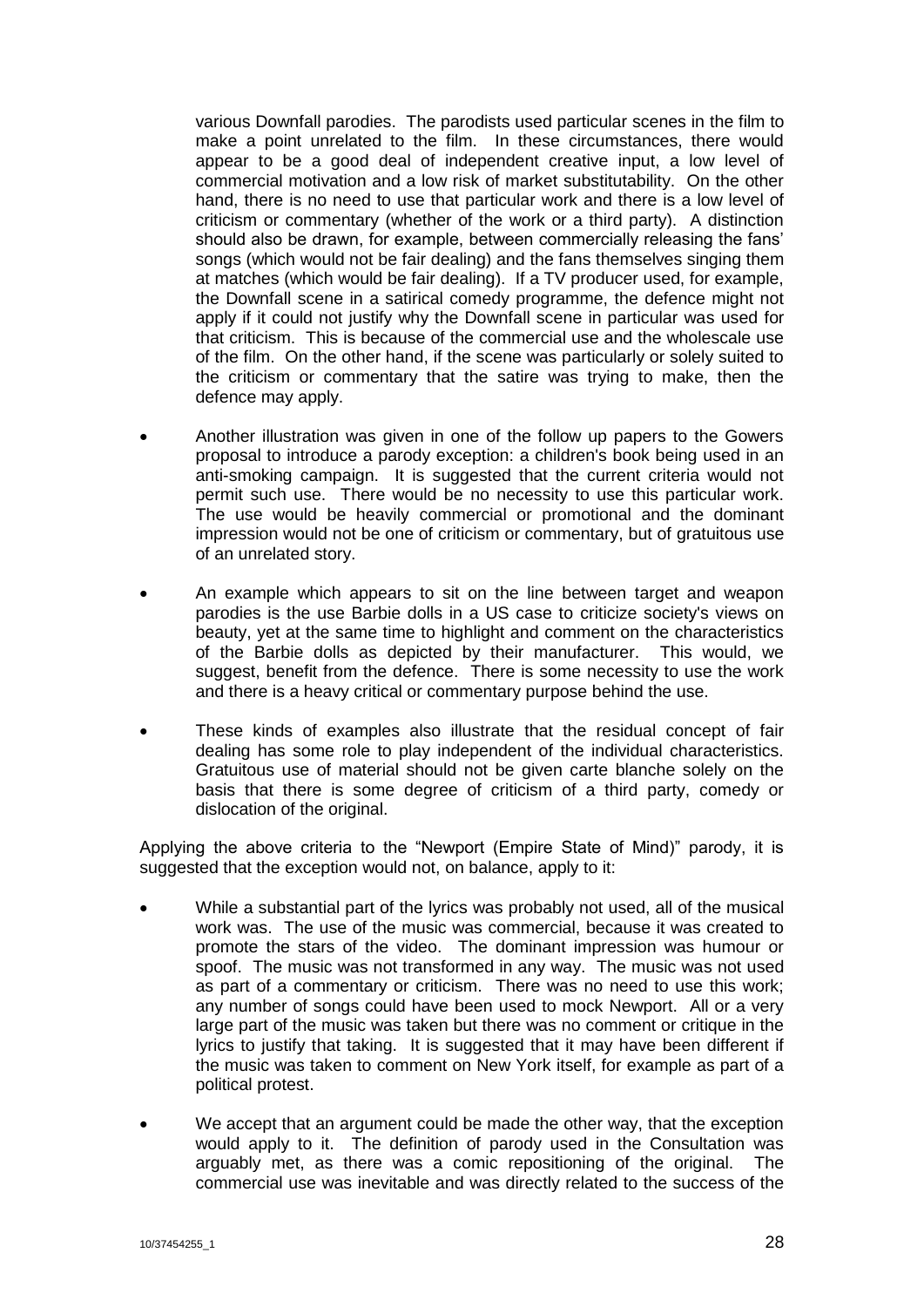parody, rather than promoting a third party e.g. a brand or Newport itself. The lyrics were heavily transformed and the use of the music was bound up in that transformation. There was commentary, by way of deliberate exaggeration, on the regard in which Jay-Z, Alicia Keys and, potentially even, New York itself have for the city. This work was one of the best examples of that attitude. There would be no or little substitute because it targets different markets. Only the music was used and all of it had to be used otherwise it would not be possible to transform the lyrics in an effective way.

This discussion demonstrates the difficulties that rights owners, parodists, their advisers and courts would have in applying any parody exception. This difficulty should be borne in mind when assessing the benefits of introducing the exception.

#### 83. **Would making this a "fair dealing" exception sufficiently minimise negative impacts to copyright owners, or would more specific measures need to be taken?**

Our response to Question 82 sets out our view that, while fair dealing does have a key role to play, it should be supplemented by other, more context-specific, considerations which would help to minimise the negative impacts to copyright owners.

The considerations discussed in Question 82 in part take their inspiration from the considerations currently considered in the fair dealing exceptions in Section 30 CDPA, as expounded in cases such as *ProSieben*. However, the US experience suggests that parodies raise context-specific concerns not raised, or raised to a different extent, not raised in other applications of the US fair use test. The concepts of parody, caricature and pastiche are also broader terms and harder to define than terms in the existing fair dealing defences (e.g. "criticism and review"). It would therefore promote certainty and predictability to include explicit references to particular characteristics a parodist should demonstrate to take advantage of the exception.

In any event, it is suggested that over-reliance on the fair dealing criteria as interpreted in existing UK case law might not withstand scrutiny from the CJEU. To the extent that the Copyright Directive defences are to be interpreted by the CJEU in a harmonised way, the freedom of the UK courts to rely on their previous fair dealing jurisprudence may be limited and, instead, UK courts may be forced by the CJEU to refer more closely to the three-step test in Article 5(5) of the Copyright Directive. The criteria suggested could apply equally to three-step test analysis as they would the fair dealing analysis. It is noteworthy in this context that Mr Justice Arnold in his consideration of the criticism or review defence in *SAS Institute* [2010] EWHC1829 remarked that, "I should record that neither counsel addressed me on Article 5(3)5 of the Information Society Directive". He, therefore, clearly believes that UK defences have to be interpreted in light of the Directive.

## 101 **Should our current exceptions be expanded to cover use for public exhibition or sale of artistic works on the internet? What would be the costs and benefits of doing this?**

#### 1. **Section 62 – Use of works located permanently in public places**

*7.228 and 7.229 Use of works located permanently in public places*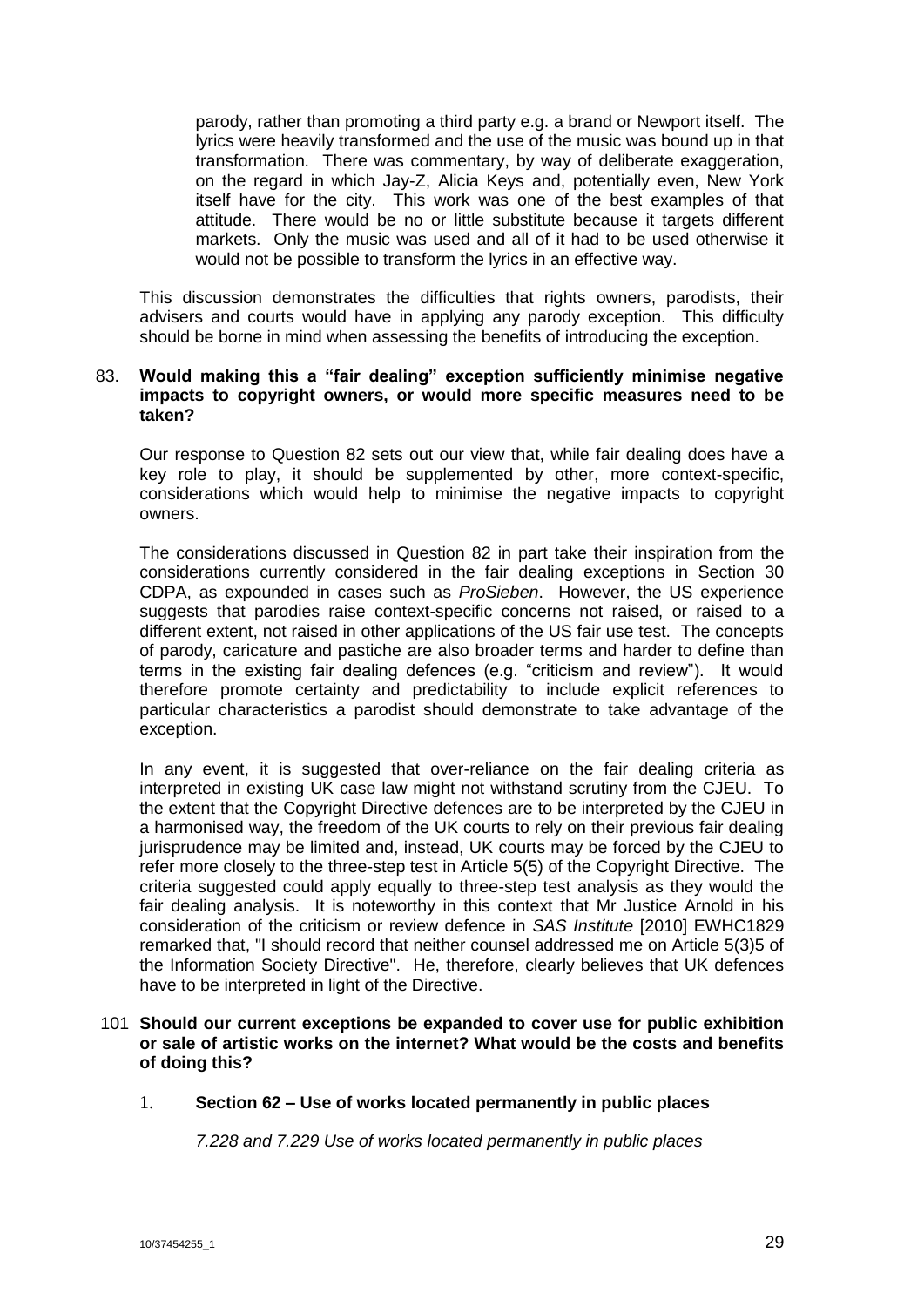Section 62 CDPA provides an exception that allows the copying of buildings, models for buildings, sculptures and works of artistic craftsmanship permanently situated in public places.

As presently drafted the wording of s62(2) states that it is the copyright "in such a work" (i.e. the work of architecture, or other artistic work, itself) that is not infringed. This limits the scope of the s62 exception so that copyright in the architect's or artist's original drawings of a building or sculpture may still be infringed when someone, for example, takes a photograph of the building or sculpture (one of the acts permitted by s62). We doubt that this limitation is intended, i.e. s62 presumably aims to provide an exemption for all relevant copyrights.

For this reason we propose that s62(2) extend beyond "such a work" to any underlying artistic work (such as a drawing), to remove the quirk in the current drafting.

# 2. **Section 63 – Sale of artistic works – Question 101**

#### Limits on section 63

Section 63 CDPA provides an exception that allows copies of artistic works to be made for the purpose of advertising the sale of the work. The exception is useful for auction houses, for example, who can use it to make and publish copies of a painting in a sales catalogue to advertise its availability for sale.

As presently drafted, s63 does not (at least expressly) allow communication to the public of the copied work, which means that reproducing copies of the artistic work for sale on the internet without authorisation from the copyright holder might infringe copyright even though other forms of advertising (such as posters) do not. That distinction seems illogical in a world where media spend is increasingly diverting away from traditional media in favour of on-line advertising. We therefore agree with an exception which is "media neutral".

#### Artistic works versus all works / fair dealing

As currently drafted, s63 only relates to artistic works. There is no reason in principle why it should not be extended to cover other kinds of copyright works.

Paragraph 7.215 gives an example of a type of activity that would be included under the s63 exception, if it were extended to cover the internet: "This could legitimise, for example, the use of images of second-hand books being offered for sale on the internet". However, although an illustration (for example) from a book would fall under the exception as an artistic work, a reprographic image of pages from a book may not be covered by s63 and might rather infringe, for example, s17(2) CDPA as an unauthorised copy of a literary work and s17(5) CDPA as an unauthorised copy of a typographical arrangement.

However, we would not favour extending s63 to copyright works such as sound recordings, at least unless the section were brought within the express ambit of fair dealing. (The section already has safeguards against the further use of copies, but these are hard to police in the digital era.) For example, the Act should not in our view permit the owner of a music CD to upload all of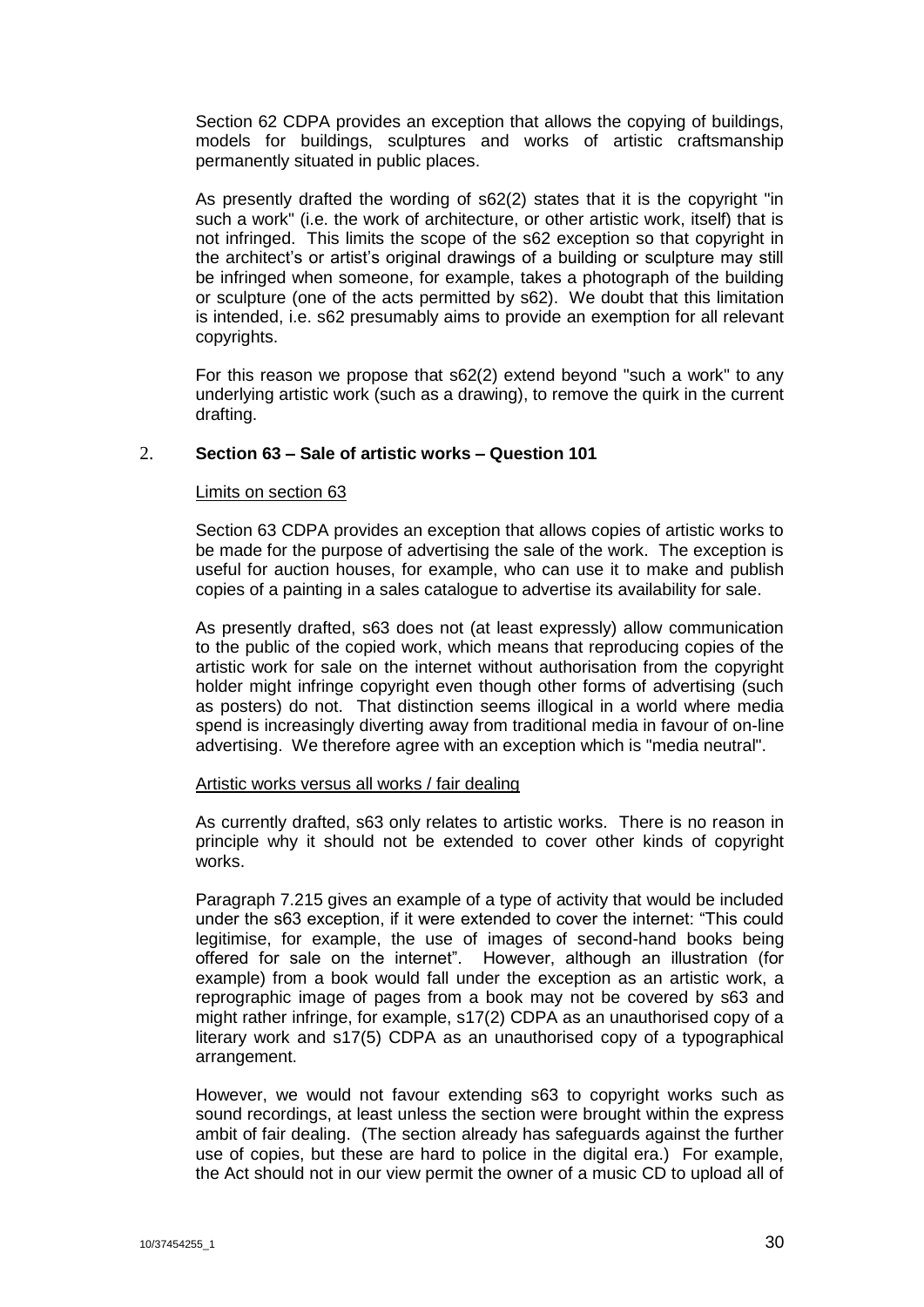the sound recordings on it under the pretext of advertising a sale of the physical CD, since that would facilitate infringement and interfere too severely with rightsholders' interests.

Sellers and exhibitors will usually have an incentive to adopt appropriate measures to obtain, respectively, maximum value from the sale of the work or maximum attendance at their exhibition (such as watermarked or low-quality images), which would not substitute for buying or licensing the original work. However, private individuals selling on sites such as eBay may not have the ability to use these measures.

We therefore agree that a broader exception should be made expressly subject to fair dealing criteria.

## **103. What are the advantages and disadvantages of allowing copyright exceptions to be overridden by contracts? Can you provide evidence of the costs or benefits of introducing a contract-override clause of the type described above?**

We would not be in favour of a prohibition on contractual override of the exceptions, especially for works in digital form.

The copyright exceptions date back to a time before the widespread availability of works in digital form and before the corresponding rise in piracy and other forms of infringement. Whilst a library's ability to allow its users to copy from physical books may have minimal impact on rightsholders, the same cannot be said for freeing up digital copying from digital copies of works.

Prohibiting contractual override would not provide a straightforward solution to the perceived difficulty of managing a large number of different contracts, since many exceptions involve case-by-case interpretation (e.g. the fair dealing exceptions). This issue can be addressed in other ways such as:

- certified licensing schemes under the CDPA;
- consortium-type contracts such as those negotiated by JISC;
- other multi-rightsholder contracts such as the licences granted by the Copyright Licensing Agency on behalf of numerous publishers; and
- the proposed Digital Copyright Exchange.

Competition law also provides a route to object to abusive licence terms (as does the Copyright Tribunal for issues within its remit).

The advantages of allowing copyright exceptions to be overridden by contracts, as a quid pro quo for access to a work (particularly in digital form) include:

For rightsholders:

- It helps protect against piracy and other forms of hard-to-police infringement. If a licensee could not be restricted from making an exempted copy, rightsholders would usually have no way of guarding against further, nonexempted copies. This has a knock-on effect on both creativity and price i.e. if rightsholders have to factor in uncontrolled copying, they will be more likely to increase prices and may be less likely to make valuable works available digitally.
- It enables rightsholders to charge users in a uniform way for a digital package of services (such as access to the work, ability to search, ability to print, ability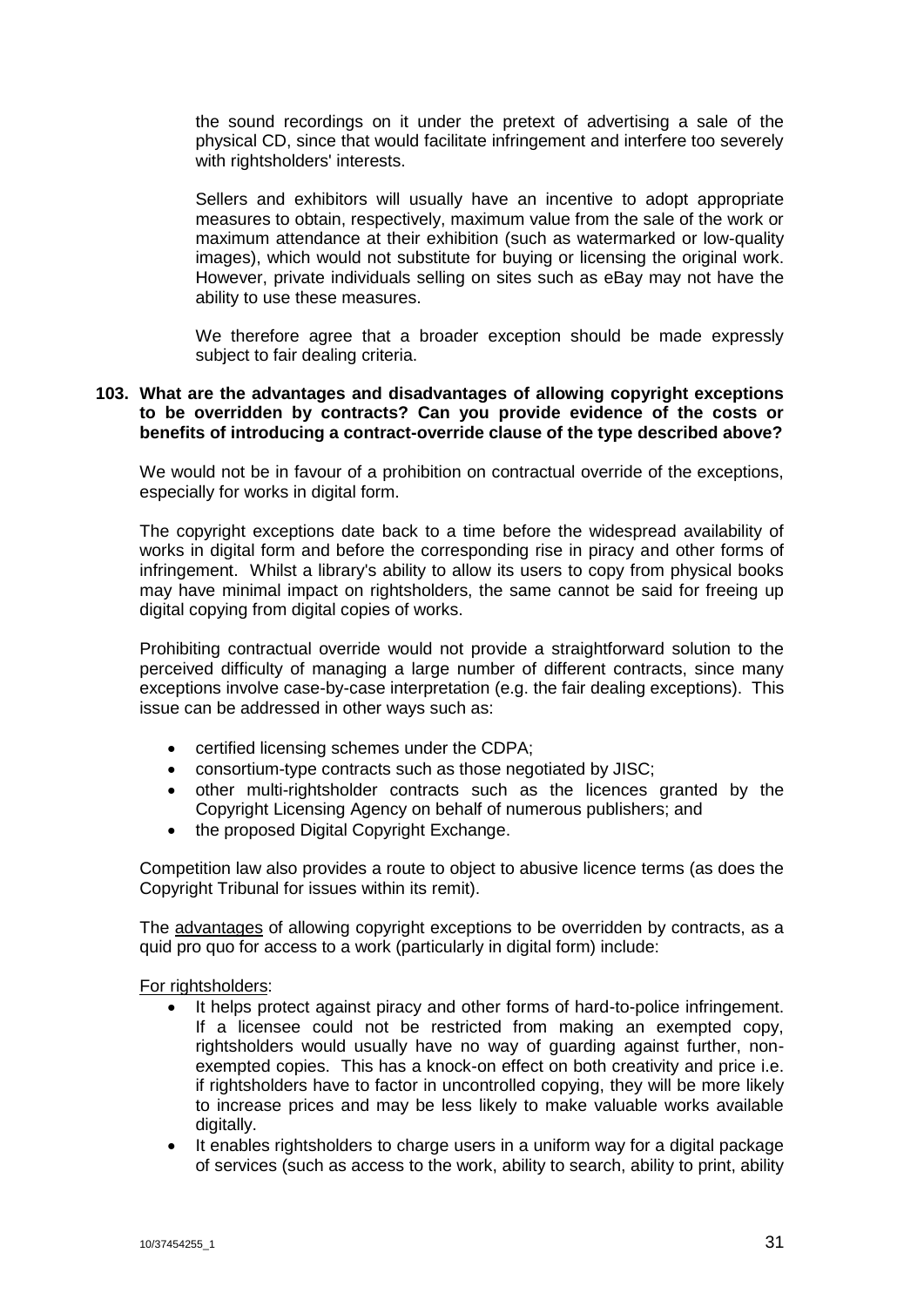to cut and paste, links to other content) without having to carve out exempted acts.

 It gives rightsholders the flexibility to adopt differentiated business models (e.g. paying authors and charging users on different bases for different kinds of uses, such as downloads versus streaming), without having to factor in exempted copying in a form different from the specific one permitted by the contract. Again, this has a knock-on effect on price.

#### For users:

- Far greater certainty (see above prohibiting contractual override does not get around the need to interpret the law).
- Simpler pricing structures (see above).
- More choice between business models (see above).

If the Government is minded to prohibit contractual override, then we recommend that the legislation address the following issues:

- Confirmation that obligations of confidence can still override the exceptions (since many kinds of information are made available under terms of confidence).
- Whether rightsholders can still use DRM and other technical protection measures (e.g. unique passwords to ensure that only one user accesses the licensed content).
- Whether the prohibition would be a "rule of the forum" such that even non-UK law governed contracts would have to comply with it.

# **Copyright clarification and notices**

## 104. **Are there specific and or general areas of practical uncertainty in relation to copyright which you think would benefit from clarification from the IPO? What has been the consequence to you or your organisation of this lack of clarity?**

The Hargreaves Review confirmed that understanding of copyright law is poor. In other words, even areas that are legally clear are not well understood by the general public, nor often by SMEs. As the consultation paper acknowledges, many questions already being put to the IPO are not about "problem areas" but rather basic questions about copyright law. As lawyers practising in the field of intellectual property, we see clients encountering problems because of common errors. For example, these are often around securing ownership (e.g. where they commission external contractors) or adequacy of contractual rights of use. In our view, the IPO could serve a useful function simply by providing more communication about the basics of copyright law as it works in practice across different sectors, in terms and in a manner tailored to non experts. Much of this would not involve "problem areas" at all, but would help reduce confusion due to lack of basic knowledge.

We have looked at the websites of other bodies involved in copyright matters, including the US Copyright Office. Although the US system is very different due to the US copyright registration system, we found the FAQ section at <http://www.copyright.gov/help/faq/> approachable. We believe that the IPO website could be made more useful to non professionals by some simplification of design and by some rewriting of the content to make it more applied and a little less "legal".

In our view, improving basic levels of knowledge about copyright is likely to produce better results than simply focusing on areas identified by some as "problems" or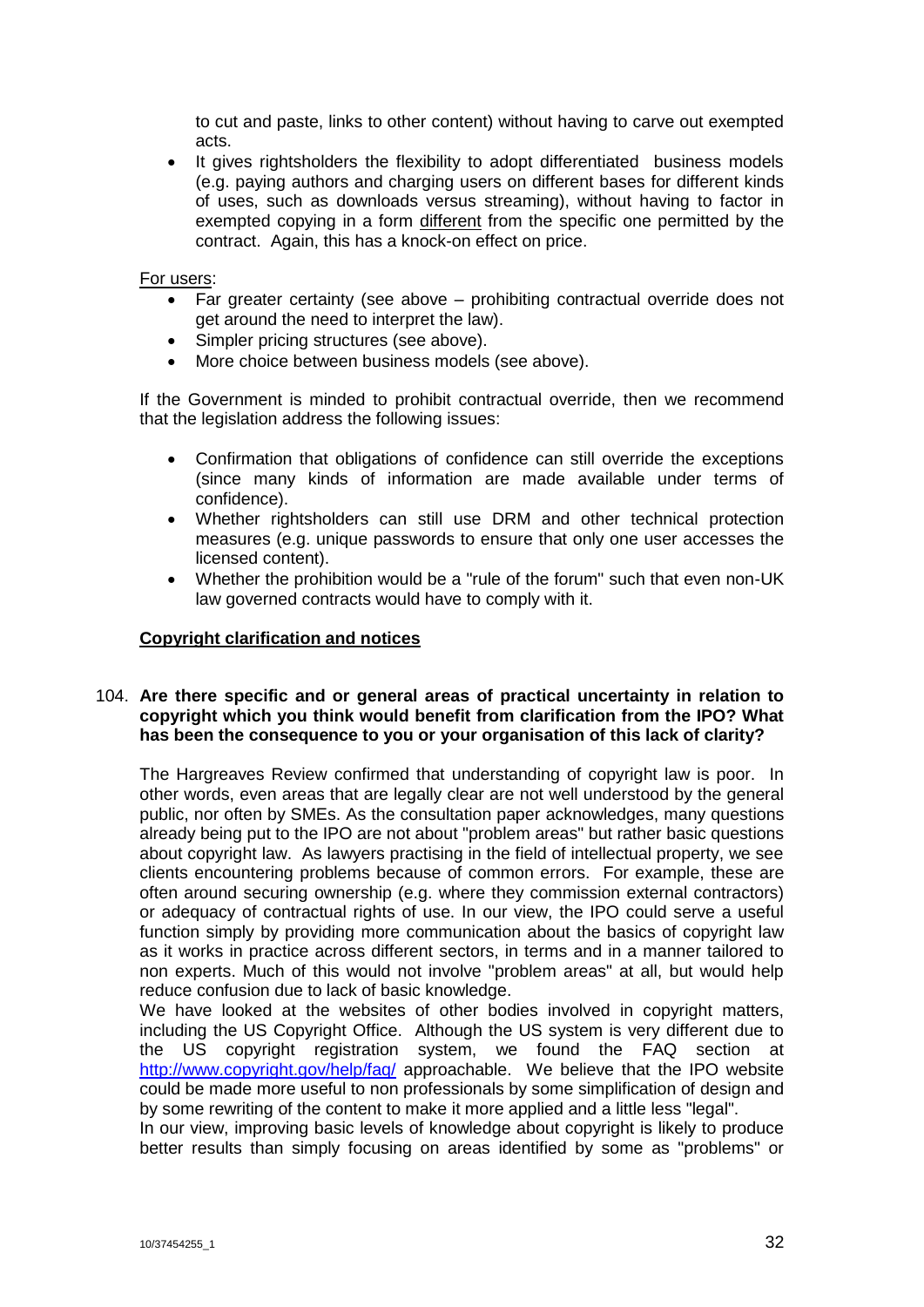which are controversial. In our view, the greater need is for the IPO to focus on enhancing the basic guidance it already provides.

# 105. **Who do you think would benefit from this sort of clarification? Should it be reserved for SMEs as the group likely to produce the greatest benefit in economic growth terms?**

Increased awareness should assist all right owners and users and reduce the level of unnecessary disputes.

#### 106. **Have you experienced a copyright dispute over the last 5 years? If so, did you consult lawyers and how much did this cost?**

We represent IP lawyers, most of whom have fairly regular experience of copyright disputes. Many of these disputes will settle (often quickly) based on legal advice as to merits and options for resolving. Where disputes are fought, costs vary substantially depending on subject matter and complexity. Features of complex cases include:

- Complexity in the history of creation and ownership, e.g. for works with multiple contributing authors and chains of title that may not have been documented as clearly as lawyers would wish
- Non literal copying / borderline copying of a substantial part
- Underlying legal uncertainty. This is often on topics resulting from partial harmonisation of copyright law. For example, the following topics are examples of issues which have been or are the subject of recent references to the CJEU:
	- o Meaning of "communication to the public"(see e.g. cases C-393-09, C-135/10, C-162/10, C403/08, C-429/08, C-283/10)
	- $\circ$  Scope of protection for databases following the Database Directive (see e.g. case C-604/10)
	- o Whether exhaustion overrides express contractual terms in licences relating to software and other digital content (see case C-128/11)
	- o Scope of protection for software (see e.g. case C-406/10)

#### 107. **Do you think that it would be helpful for the IPO to publish its own interpretation of problem areas which may have general interest and relevance? What sources should it rely on in doing so?**

We are concerned about how "problem areas" would be identified and the evidentiary basis on which the guidance would be provided. Developments in technology, culture and means of exploitation regularly raise new questions, or old questions in new lights. Many of these questions require careful consideration, and (as the consultation paper acknowledges) the answer will often be fact and context sensitive. Also, how copyright is applied in practice varies enormously between different sectors – even lawyers practising in the field typically do not profess applied expertise across all sectors that rely on copyright.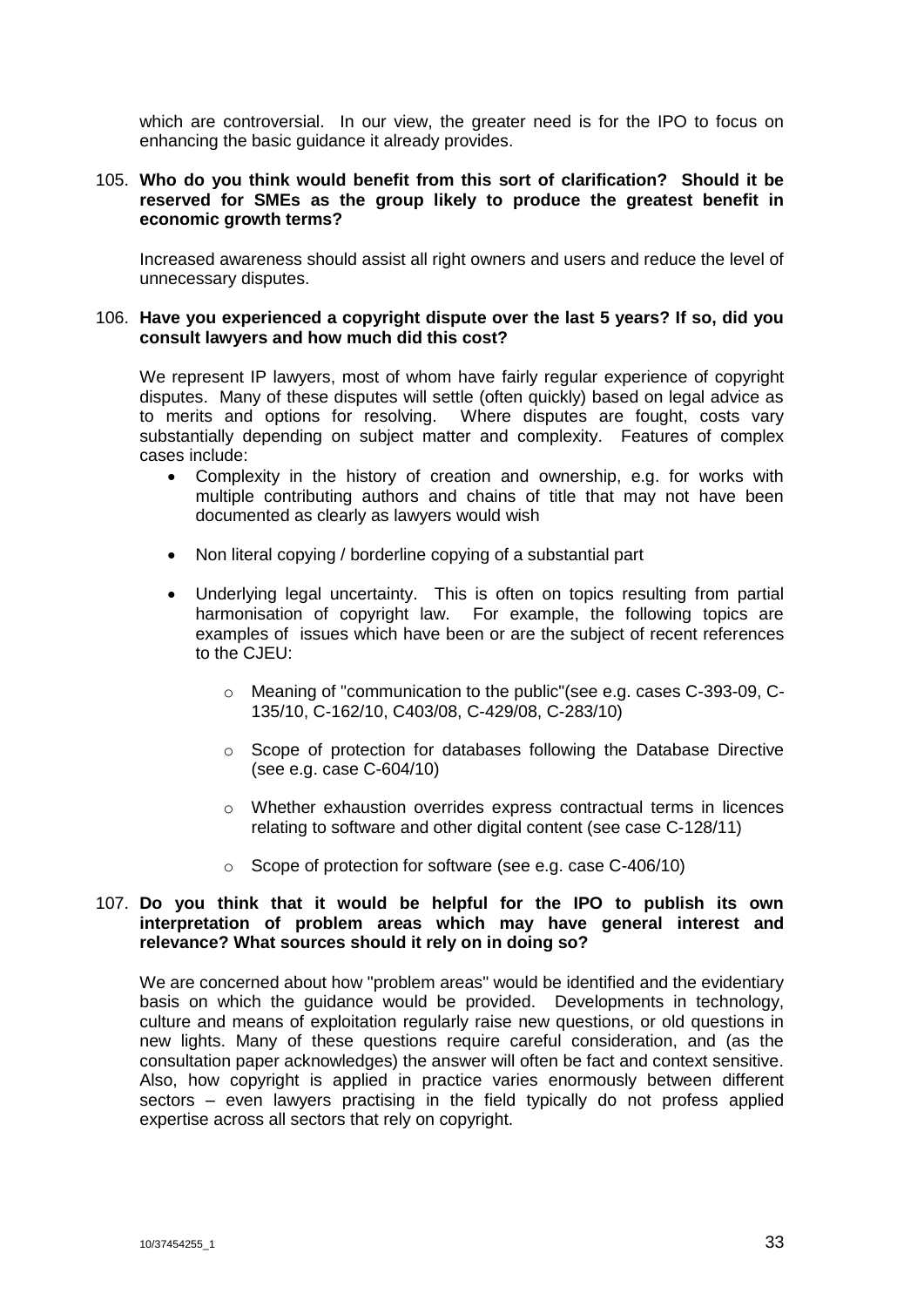In our view, the IPO should not provide guidance on areas that are identified by some as "problem areas" without full prior and rigorous consultation with all categories of affected right owners as well as users. This should cover:

- whether there is in fact any problem (or just a misunderstanding or lack of knowledge as to the law)
- what solutions already exist for addressing the perceived problem
- $\bullet$  the nature of the problem this might range from uncertainty about an area of copyright law which is subject to EU harmonisation to recent changes in technology which may require time for licensing solutions to be developed and
- any consensus about how to address the issue.

Full consultation before any guidance or interpretation is provided would be entirely consistent with IPO's commitment to evidence based policy making. We anticipate that in many cases, the IPO would conclude that the "problem" is not one requiring legal interpretation or guidance at all (other than perhaps through the general copyright information section of its website).

#### 108. **Do you agree that it would be helpful to formalise the arrangements for these Notices through legislation? Please explain your reasons.**

We assume the IPO does not need to formalise arrangements for the important role we hope the IPO can play in improving knowledge of basic copyright law and practice. When it comes to consulting on alleged "problem areas" we suggest the IPO should formalise and publish best practice to ensure that it consults with interested parties who wish to engage in the discussion.

Since we anticipate that a number of alleged "problem areas" would prove not suitable for IPO interpretation or guidance (as opposed, in particular, to the provision of information), we do not see a need to make formal arrangements for notices at this time.

#### 109. **How do you think that the IPO should prioritise which areas to cover in these Notices?**

We recommend prioritising an overhaul of the IPO website in relation to copyright to increase its usefulness.

#### 110. **Does there need to be a legal obligation on the Courts to have regard to these Notices? Please explain your answer.**

n/a

# 111. **Are there other ways in which you think that the IPO can help clarify areas where the law is misunderstood? How would these work?**

In our view, there is an important need for the interests of UK copyright-based industries, as well as users, to be well represented by the UK Government (including the IPO) on the European and international stage. Increasingly, UK domestic copyright law is informed by EU (and international) legislation, and the CJEU is increasingly shaping European copyright law in cases referred to it by the member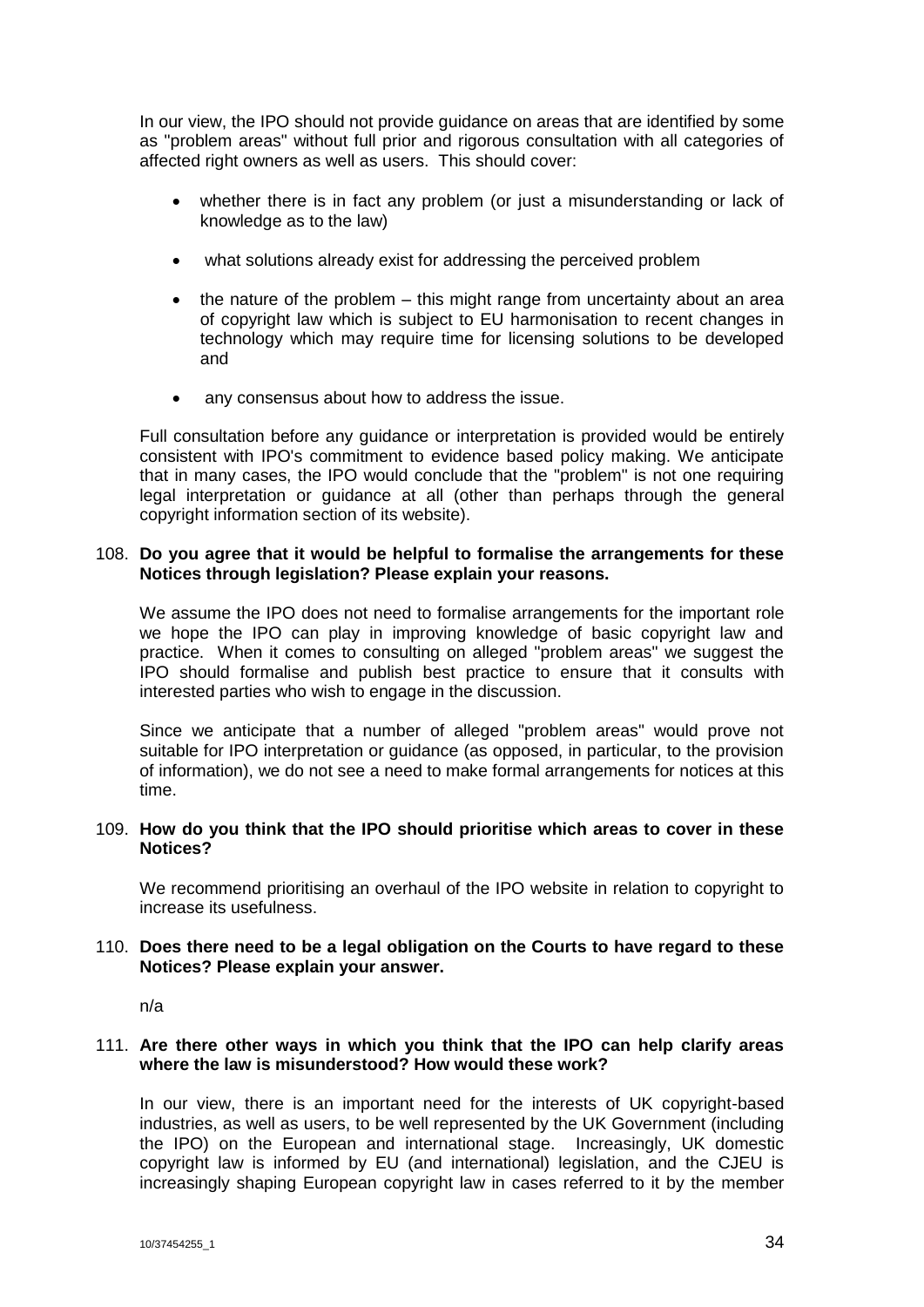states. It is critical to preserving the UK's leadership role in many of the creative sectors in Europe that UK government representatives involved in European, international and domestic copyright reform understand copyright in an applied sense so that they can appreciate potential consequences of proposed legal reforms.

This is not to argue for an over-broad copyright law nor to say that current copyright law is perfect in all respects – it is not. Rather the need is to ensure that EU, international or domestic adjustments to the copyright system in response to new technologies and new means of exploitation are evidence based and broadly consulted on, and do not cause unnecessary negative impact on those UK industry sectors that rely on copyright.

#### 112. **Do you think it would be helpful for the IPO to provide (for a fee) a non-binding dispute resolution service for specific disputes relating to copyright? Who would benefit and how? Are there any disadvantages of IPO operating such a service?**

In this area, there are already various options, including the Patents County Court and its small claims service, numerous IP mediators, and the possibility of getting an opinion from counsel. Because the IPO does not provide expert services in this area in the same way as it does for patents, registered trademarks and registered designs, we think the case for its offering such a service is weaker than for the rights which it is involved in granting. On balance, we are unconvinced about the need for, or benefits of, such a service.

## 113. **What would you be prepared to pay for a dispute resolution service provided by the IPO? Please explain your answer, for example by comparison with the time and financial cost of other means of redress.**

n/a

# 114. **Which would you find more useful: general Notices on the interpretation of the law (free) or advice on your specific dispute**

See above. We favour a more approachable, user friendly and enriched copyright section to the IPO website.

CLLS would welcome the opportunity to comment on any detailed proposals, once published by the Commission and would ask to be consulted.

#### **Other points for consideration**

#### **Access to Legal Advice by SMEs and individuals**

One issue which is not referred to in the Consultation questions but which is relevant to the availability of legal advice around copyright and perhaps to the idea of Copyright Notices is the regulatory environment within which solicitors work. This is an issue which may not have been touched on simply because the government is unaware of it but it has a real impact on smaller companies seeking advice.

The largest body of professionals advising on copyright matters is solicitors, though to some extent trade mark agents and patent agents advise on this area as well. Solicitors are subject to the Solicitors Regulatory Authority Code of Conduct, its Accounts Rules and also the Money Laundering Regulations 2007 as "independent legal professionals". Carrying out the necessary checks and procedures to ensure